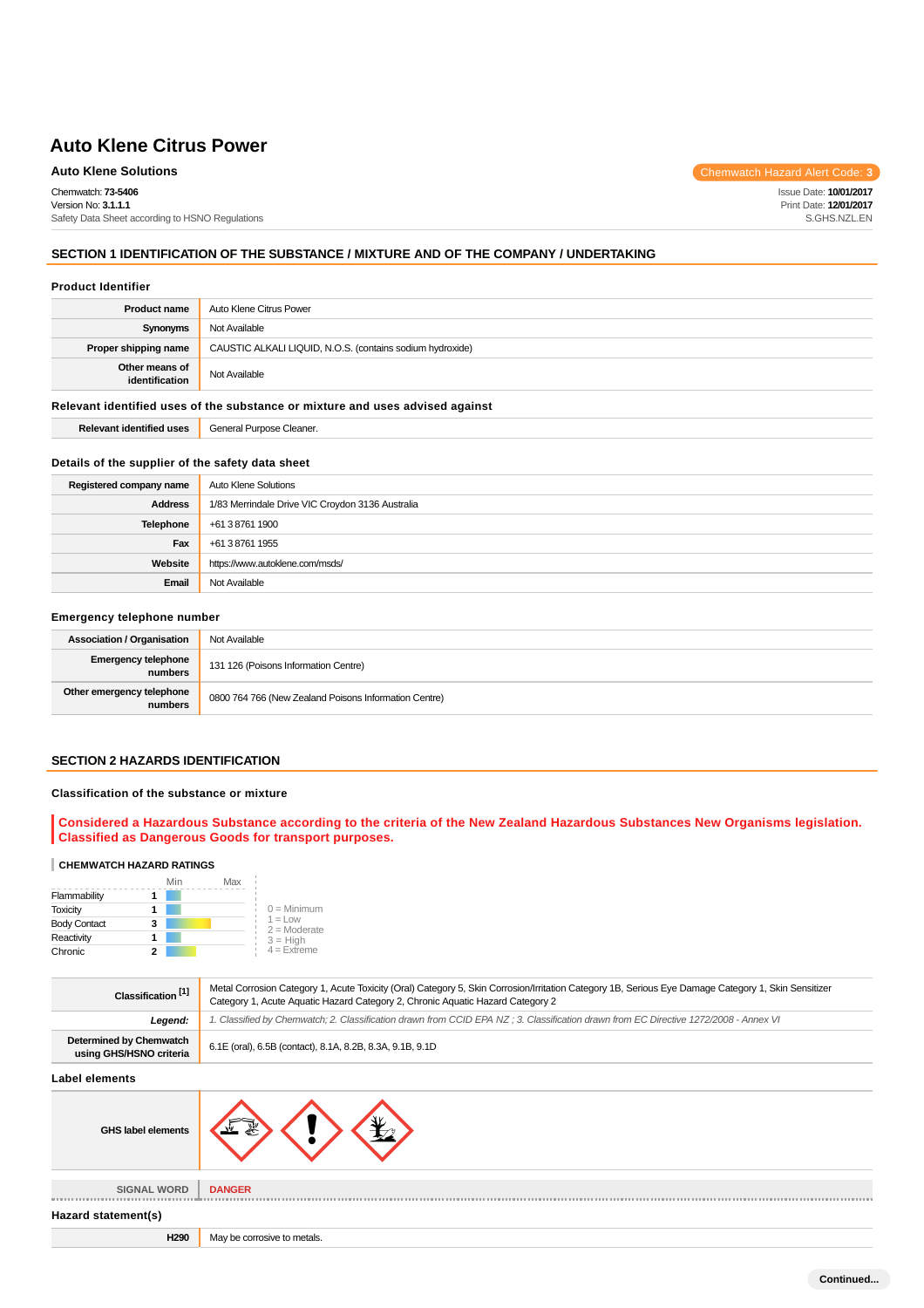| H303                                         | May be harmful if swallowed.                                               |  |
|----------------------------------------------|----------------------------------------------------------------------------|--|
| H314                                         | Causes severe skin burns and eye damage.                                   |  |
| H318                                         | Causes serious eye damage.                                                 |  |
| H317                                         | May cause an allergic skin reaction.                                       |  |
| H411                                         | Toxic to aquatic life with long lasting effects.                           |  |
| <b>Precautionary statement(s) Prevention</b> |                                                                            |  |
| P <sub>260</sub>                             | Do not breathe dust/fume/gas/mist/vapours/spray.                           |  |
| P280                                         | Wear protective gloves/protective clothing/eye protection/face protection. |  |
| P <sub>234</sub>                             | Keep only in original container.                                           |  |
| P273                                         | Avoid release to the environment.                                          |  |

#### **Precautionary statement(s) Response**

| P301+P330+P331 | IF SWALLOWED: Rinse mouth. Do NOT induce vomiting.                                                                               |  |
|----------------|----------------------------------------------------------------------------------------------------------------------------------|--|
| P303+P361+P353 | IF ON SKIN (or hair): Remove/Take off immediately all contaminated clothing. Rinse skin with water/shower.                       |  |
| P305+P351+P338 | IF IN EYES: Rinse cautiously with water for several minutes. Remove contact lenses, if present and easy to do. Continue rinsing. |  |
| P310           | Immediately call a POISON CENTER or doctor/physician.                                                                            |  |
| P363           | Wash contaminated clothing before reuse.                                                                                         |  |
| P302+P352      | IF ON SKIN: Wash with plenty of soap and water.                                                                                  |  |
| P333+P313      | If skin irritation or rash occurs: Get medical advice/attention.                                                                 |  |
|                |                                                                                                                                  |  |

#### **Precautionary statement(s) Storage**

**P405** Store locked up.

#### **Precautionary statement(s) Disposal**

**P501** Dispose of contents/container in accordance with local regulations.

**P272** Contaminated work clothing should not be allowed out of the workplace.

# **SECTION 3 COMPOSITION / INFORMATION ON INGREDIENTS**

# **Substances**

See section below for composition of Mixtures

#### **Mixtures**

| <b>CAS No</b> | %[weight] | Name                                       |  |
|---------------|-----------|--------------------------------------------|--|
| Not Available | 10-30     | non/ anionic ionic surfactants             |  |
| 111-76-2      | $10 - 15$ | ethylene glycol monobutyl ether            |  |
| 1310-73-2     | $1 - 10$  | sodium hydroxide                           |  |
| 5989-27-5     | $1 - 10$  | d-limonene                                 |  |
| Not Available | $1 - 10$  | soil suspending agents                     |  |
|               | balance   | Ingredients determined not to be hazardous |  |
| 7732-18-5     | balance   | water                                      |  |

# **SECTION 4 FIRST AID MEASURES**

NZ Poisons Centre 0800 POISON (0800 764 766) | NZ Emergency Services: 111

#### **Description of first aid measures**

| <b>Eye Contact</b>  | If this product comes in contact with the eyes:<br>In Immediately hold eyelids apart and flush the eye continuously with running water.<br>Ensure complete irrigation of the eye by keeping eyelids apart and away from eye and moving the eyelids by occasionally lifting the upper and lower lids.<br>► Continue flushing until advised to stop by the Poisons Information Centre or a doctor, or for at least 15 minutes.<br>Transport to hospital or doctor without delay.<br>▶ Removal of contact lenses after an eye injury should only be undertaken by skilled personnel. |
|---------------------|-----------------------------------------------------------------------------------------------------------------------------------------------------------------------------------------------------------------------------------------------------------------------------------------------------------------------------------------------------------------------------------------------------------------------------------------------------------------------------------------------------------------------------------------------------------------------------------|
| <b>Skin Contact</b> | If skin or hair contact occurs:<br>In Immediately flush body and clothes with large amounts of water, using safety shower if available.<br>▶ Quickly remove all contaminated clothing, including footwear.<br>► Wash skin and hair with running water. Continue flushing with water until advised to stop by the Poisons Information Centre.<br>Transport to hospital, or doctor.                                                                                                                                                                                                 |
| Inhalation          | If fumes or combustion products are inhaled remove from contaminated area.<br>Lay patient down. Keep warm and rested.<br>▶ Prostheses such as false teeth, which may block airway, should be removed, where possible, prior to initiating first aid procedures.<br>▶ Apply artificial respiration if not breathing, preferably with a demand valve resuscitator, bag-valve mask device, or pocket mask as trained. Perform CPR if<br>necessary.<br>Transport to hospital, or doctor.<br>Inhalation of vapours or aerosols (mists, fumes) may cause lung oedema.                   |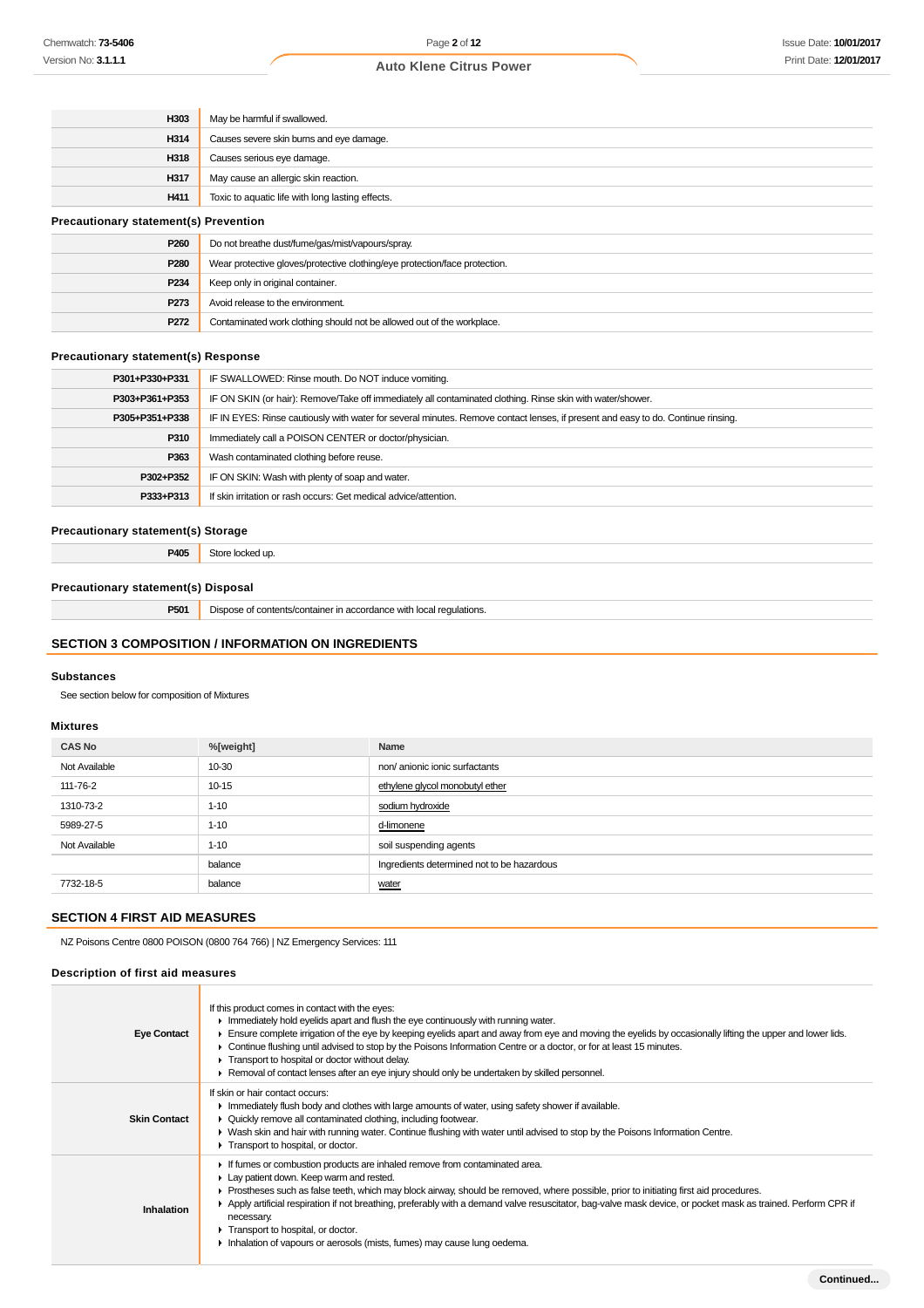#### ▶ Corrosive substances may cause lung damage (e.g. lung oedema, fluid in the lungs). As this reaction may be delayed up to 24 hours after exposure, affected individuals need complete rest (preferably in semi-recumbent posture) and must be kept under medical observation even if no symptoms are (yet) manifested. Before any such manifestation, the administration of a spray containing a dexamethasone derivative or beclomethasone derivative may be considered. **This must definitely be left to a doctor or person authorised by him/her.** (ICSC13719) **Ingestion** For advice, contact a Poisons Information Centre or a doctor at once. **I** Urgent hospital treatment is likely to be needed. If swallowed do **NOT** induce vomiting. If vomiting occurs, lean patient forward or place on left side (head-down position, if possible) to maintain open airway and prevent aspiration.  $\triangleright$  Observe the patient carefully. Never give liquid to a person showing signs of being sleepy or with reduced awareness; i.e. becoming unconscious. Give water to rinse out mouth, then provide liquid slowly and as much as casualty can comfortably drink. **Transport to hospital or doctor without delay.**

#### **Indication of any immediate medical attention and special treatment needed**

For acute or short-term repeated exposures to highly alkaline materials:

- Respiratory stress is uncommon but present occasionally because of soft tissue edema.
- Unless endotracheal intubation can be accomplished under direct vision, cricothyroidotomy or tracheotomy may be necessary.
- Oxygen is given as indicated.
- The presence of shock suggests perforation and mandates an intravenous line and fluid administration.

Damage due to alkaline corrosives occurs by liquefaction necrosis whereby the saponification of fats and solubilisation of proteins allow deep penetration into the tissue. Alkalis continue to cause damage after exposure.

INGESTION:

#### **Milk and water are the preferred diluents**

No more than 2 glasses of water should be given to an adult.

Neutralising agents should never be given since exothermic heat reaction may compound injury.

\* Catharsis and emesis are absolutely contra-indicated. \* Activated charcoal does not absorb alkali.

\* Gastric lavage should not be used.

Supportive care involves the following:

Withhold oral feedings initially.

- If endoscopy confirms transmucosal injury start steroids only within the first 48 hours.
- Carefully evaluate the amount of tissue necrosis before assessing the need for surgical intervention.
- Patients should be instructed to seek medical attention whenever they develop difficulty in swallowing (dysphagia).

SKIN AND EYE:

Injury should be irrigated for 20-30 minutes.

Eye injuries require saline. [Ellenhorn & Barceloux: Medical Toxicology]

#### **SECTION 5 FIREFIGHTING MEASURES**

#### **Extinguishing media**

Water spray or fog.

- Foam.
- Dry chemical powder.
- BCF (where regulations permit).
- ▶ Carbon dioxide.

#### **Special hazards arising from the substrate or mixture**

| <b>Fire Incompatibility</b>    | Avoid contamination with oxidising agents i.e. nitrates, oxidising acids, chlorine bleaches, pool chlorine etc. as ignition may result                                                                                                                                                                                                                                                                                                                                                                                                                                                                                            |  |  |
|--------------------------------|-----------------------------------------------------------------------------------------------------------------------------------------------------------------------------------------------------------------------------------------------------------------------------------------------------------------------------------------------------------------------------------------------------------------------------------------------------------------------------------------------------------------------------------------------------------------------------------------------------------------------------------|--|--|
| <b>Advice for firefighters</b> |                                                                                                                                                                                                                                                                                                                                                                                                                                                                                                                                                                                                                                   |  |  |
| <b>Fire Fighting</b>           | Alert Fire Brigade and tell them location and nature of hazard.<br>▶ Wear full body protective clothing with breathing apparatus.<br>► Prevent, by any means available, spillage from entering drains or water course.<br>• Use fire fighting procedures suitable for surrounding area.<br>Do not approach containers suspected to be hot.<br>• Cool fire exposed containers with water spray from a protected location.<br>If safe to do so, remove containers from path of fire.                                                                                                                                                |  |  |
| <b>Fire/Explosion Hazard</b>   | $\triangleright$ Combustible.<br>Slight fire hazard when exposed to heat or flame.<br>► Heating may cause expansion or decomposition leading to violent rupture of containers.<br>• On combustion, may emit toxic fumes of carbon monoxide (CO).<br>• May emit acrid smoke.<br>• Mists containing combustible materials may be explosive.<br>Combustion products include:<br>carbon dioxide (CO2)<br>other pyrolysis products typical of burning organic material.<br>May emit corrosive fumes.<br><b>WARNING:</b> Long standing in contact with air and light may result in the formation<br>of potentially explosive peroxides. |  |  |

#### **SECTION 6 ACCIDENTAL RELEASE MEASURES**

**Personal precautions, protective equipment and emergency procedures**

See section 8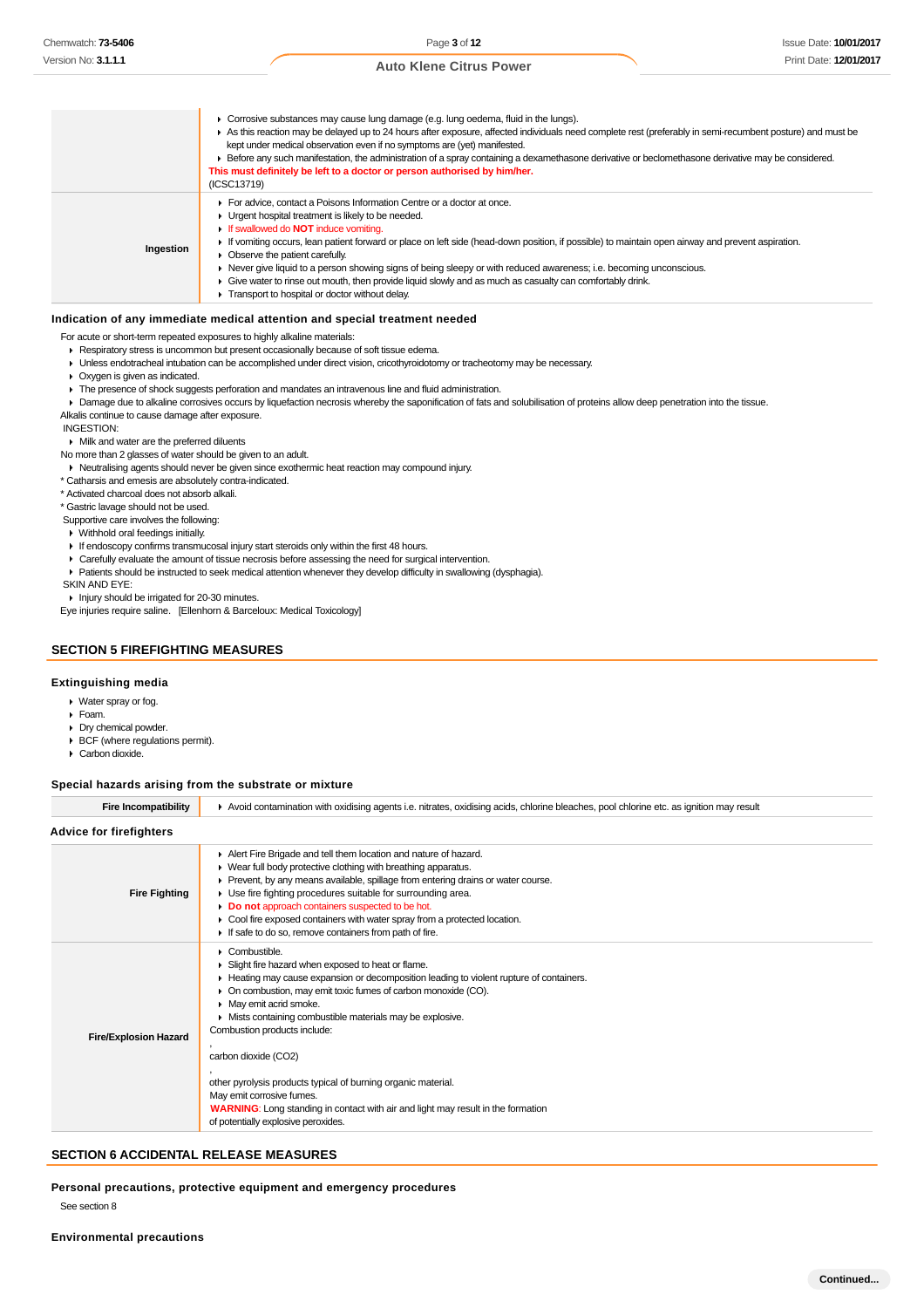# See section 12

# **Methods and material for containment and cleaning up**

| <b>Minor Spills</b> | > Drains for storage or use areas should have retention basins for pH adjustments and dilution of spills before discharge or disposal of material.<br>$\triangleright$ Check regularly for spills and leaks.<br>$\triangleright$ Clean up all spills immediately.<br>Avoid breathing vapours and contact with skin and eyes.<br>$\triangleright$ Control personal contact with the substance, by using protective equipment.<br>• Contain and absorb spill with sand, earth, inert material or vermiculite.<br>$\blacktriangleright$ Wipe up.<br>• Place in a suitable, labelled container for waste disposal. |
|---------------------|----------------------------------------------------------------------------------------------------------------------------------------------------------------------------------------------------------------------------------------------------------------------------------------------------------------------------------------------------------------------------------------------------------------------------------------------------------------------------------------------------------------------------------------------------------------------------------------------------------------|
| <b>Major Spills</b> | • Clear area of personnel and move upwind.<br>Alert Fire Brigade and tell them location and nature of hazard.<br>• Wear full body protective clothing with breathing apparatus.<br>• Prevent, by any means available, spillage from entering drains or water course.<br>$\triangleright$ Stop leak if safe to do so.<br>Contain spill with sand, earth or vermiculite.<br>• Collect recoverable product into labelled containers for recycling.                                                                                                                                                                |

Personal Protective Equipment advice is contained in Section 8 of the SDS.

# **SECTION 7 HANDLING AND STORAGE**

#### **Precautions for safe handling**

| Safe handling     | <b>DO NOT</b> allow clothing wet with material to stay in contact with skin<br>Avoid all personal contact, including inhalation.<br>• Wear protective clothing when risk of exposure occurs.<br>▶ Use in a well-ventilated area.<br>Avoid contact with moisture.<br>Avoid contact with incompatible materials.<br>When handling, <b>DO NOT</b> eat, drink or smoke.<br>► Keep containers securely sealed when not in use.                                                  |
|-------------------|----------------------------------------------------------------------------------------------------------------------------------------------------------------------------------------------------------------------------------------------------------------------------------------------------------------------------------------------------------------------------------------------------------------------------------------------------------------------------|
| Other information | Store in original containers.<br>▶ Keep containers securely sealed.<br>Store in a cool, dry, well-ventilated area.<br>Store away from incompatible materials and foodstuff containers.<br>► Protect containers against physical damage and check regularly for leaks.<br>• Observe manufacturer's storage and handling recommendations contained within this SDS.<br>DO NOT store near acids, or oxidising agents<br>▶ No smoking, naked lights, heat or ignition sources. |

# **Conditions for safe storage, including any incompatibilities**

| Suitable container      | Lined metal can, lined metal pail/can.<br>• Plastic pail.<br>▶ Polyliner drum.<br>• Packing as recommended by manufacturer.<br>• Check all containers are clearly labelled and free from leaks.<br>For low viscosity materials<br>• Drums and jerricans must be of the non-removable head type.<br>• Where a can is to be used as an inner package, the can must have a screwed enclosure.<br>For materials with a viscosity of at least 2680 cSt. (23 deg. C) and solids (between 15 C deg. and 40 deg C.):<br>Removable head packaging;<br>▶ Cans with friction closures and<br>• low pressure tubes and cartridges<br>may be used.<br>Where combination packages are used, and the inner packages are of glass, porcelain or stoneware, there must be sufficient inert cushioning material in<br>contact with inner and outer packages unless the outer packaging is a close fitting moulded plastic box and the substances are not incompatible with the<br>plastic. |
|-------------------------|--------------------------------------------------------------------------------------------------------------------------------------------------------------------------------------------------------------------------------------------------------------------------------------------------------------------------------------------------------------------------------------------------------------------------------------------------------------------------------------------------------------------------------------------------------------------------------------------------------------------------------------------------------------------------------------------------------------------------------------------------------------------------------------------------------------------------------------------------------------------------------------------------------------------------------------------------------------------------|
| Storage incompatibility | Avoid strong acids, acid chlorides, acid anhydrides and chloroformates.<br>Avoid contact with copper, aluminium and their alloys.<br>Avoid reaction with oxidising agents                                                                                                                                                                                                                                                                                                                                                                                                                                                                                                                                                                                                                                                                                                                                                                                                |

# **SECTION 8 EXPOSURE CONTROLS / PERSONAL PROTECTION**

# **Control parameters**

# **OCCUPATIONAL EXPOSURE LIMITS (OEL)**

# **INGREDIENT DATA**

| Source                                            | Ingredient                         | <b>Material name</b>                    | <b>TWA</b>            | <b>STEL</b>      | Peak             | <b>Notes</b>                |
|---------------------------------------------------|------------------------------------|-----------------------------------------|-----------------------|------------------|------------------|-----------------------------|
| New Zealand Workplace<br>Exposure Standards (WES) | ethylene glycol monobutyl<br>ether | 2-Butoxyethanol (Butyl glycol<br>ether) | 121 mg/m3 / 25<br>ppm | Not<br>Available | Not<br>Available | (skin) - Skin<br>absorption |
| New Zealand Workplace<br>Exposure Standards (WES) | sodium hydroxide                   | Sodium hydroxide                        | Not Available         | Not<br>Available | $2 \text{ mg/m}$ | Not Available               |
| <b>EMERGENCY LIMITS</b>                           |                                    |                                         |                       |                  |                  |                             |

| _________________________       |                                      |        |         |             |
|---------------------------------|--------------------------------------|--------|---------|-------------|
| Ingredient                      | iterial name                         |        |         | <b>TEEL</b> |
| ethylene glycol monobutyl ether | Butoxyethanol, 2-; (Glycol ether EB) | 60 ppm | 120 ppm | 700 ppm     |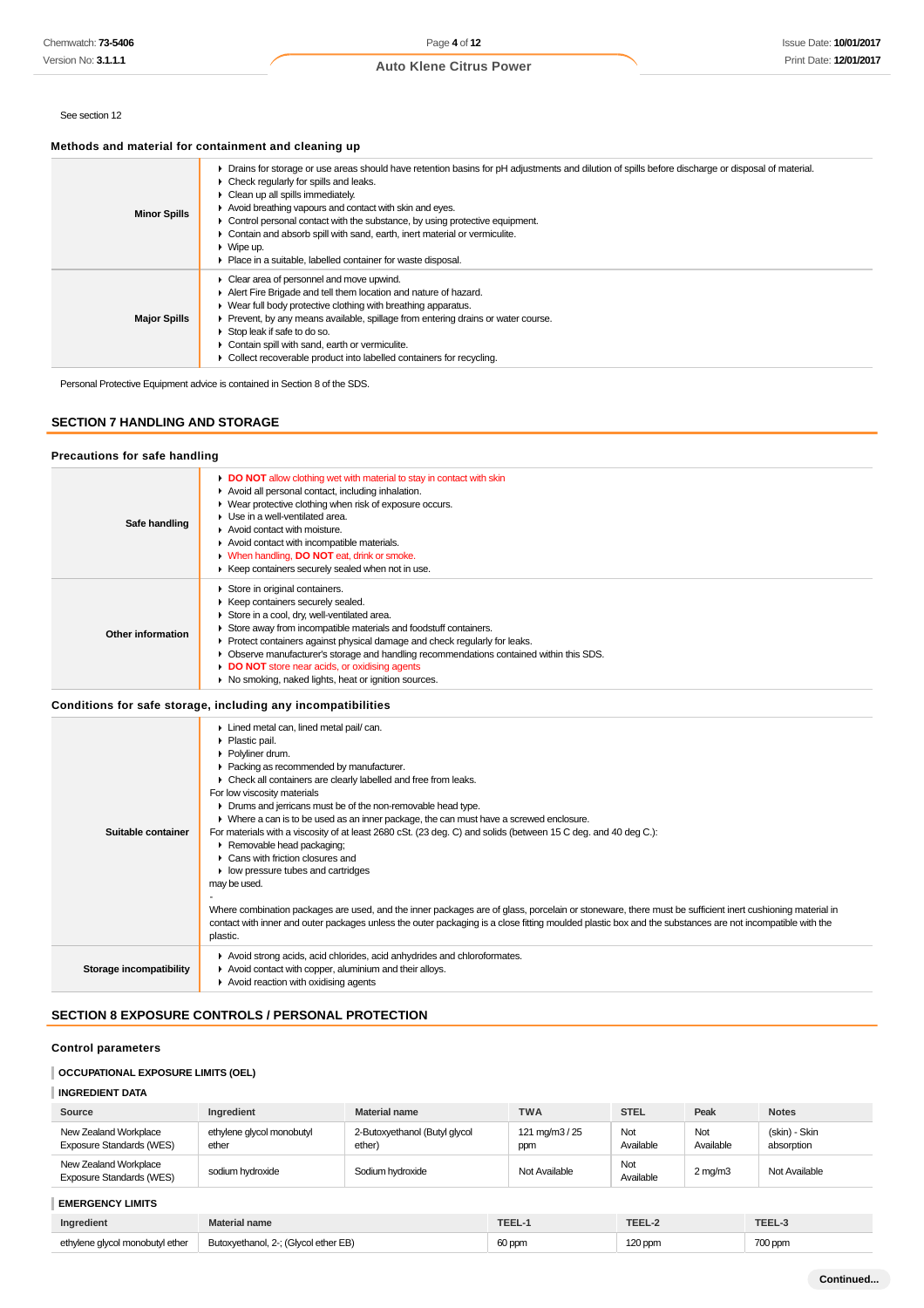| sodium hydroxide                | Sodium hydroxide     | Not Available |                      | Not Available | Not Available |
|---------------------------------|----------------------|---------------|----------------------|---------------|---------------|
| d-limonene                      | Limonene, d-         | 15 ppm        |                      | 67 ppm        | 170 ppm       |
| Ingredient                      | <b>Original IDLH</b> |               | <b>Revised IDLH</b>  |               |               |
| non/anionic ionic surfactants   | Not Available        |               | Not Available        |               |               |
| ethylene glycol monobutyl ether | 700 ppm              |               | 700 [Unch] ppm       |               |               |
| sodium hydroxide                | 250 mg/m3            |               | $10 \,\mathrm{mg/m}$ |               |               |
| d-limonene                      | Not Available        |               | Not Available        |               |               |
| soil suspending agents          | Not Available        |               | Not Available        |               |               |
| water                           | Not Available        |               | Not Available        |               |               |

#### **Exposure controls**

| Appropriate engineering<br>controls | Engineering controls are used to remove a hazard or place a barrier between the worker and the hazard. Well-designed engineering controls can be highly<br>effective in protecting workers and will typically be independent of worker interactions to provide this high level of protection.<br>The basic types of engineering controls are:<br>Process controls which involve changing the way a job activity or process is done to reduce the risk.<br>Enclosure and/or isolation of emission source which keeps a selected hazard "physically" away from the worker and ventilation that strategically "adds" and<br>"removes" air in the work environment. Ventilation can remove or dilute an air contaminant if designed properly. The design of a ventilation system must match<br>the particular process and chemical or contaminant in use.<br>Employers may need to use multiple types of controls to prevent employee overexposure.                                                                                                                                                                                                                                                                                                                                                                     |
|-------------------------------------|---------------------------------------------------------------------------------------------------------------------------------------------------------------------------------------------------------------------------------------------------------------------------------------------------------------------------------------------------------------------------------------------------------------------------------------------------------------------------------------------------------------------------------------------------------------------------------------------------------------------------------------------------------------------------------------------------------------------------------------------------------------------------------------------------------------------------------------------------------------------------------------------------------------------------------------------------------------------------------------------------------------------------------------------------------------------------------------------------------------------------------------------------------------------------------------------------------------------------------------------------------------------------------------------------------------------|
| <b>Personal protection</b>          |                                                                                                                                                                                                                                                                                                                                                                                                                                                                                                                                                                                                                                                                                                                                                                                                                                                                                                                                                                                                                                                                                                                                                                                                                                                                                                                     |
| Eye and face protection             | Chemical goggles.<br>Full face shield may be required for supplementary but never for primary protection of eyes.<br>• Contact lenses may pose a special hazard; soft contact lenses may absorb and concentrate irritants. A written policy document, describing the wearing of<br>lenses or restrictions on use, should be created for each workplace or task. This should include a review of lens absorption and adsorption for the class of<br>chemicals in use and an account of injury experience. Medical and first-aid personnel should be trained in their removal and suitable equipment should be<br>readily available. In the event of chemical exposure, begin eye irrigation immediately and remove contact lens as soon as practicable.                                                                                                                                                                                                                                                                                                                                                                                                                                                                                                                                                              |
| <b>Skin protection</b>              | See Hand protection below                                                                                                                                                                                                                                                                                                                                                                                                                                                                                                                                                                                                                                                                                                                                                                                                                                                                                                                                                                                                                                                                                                                                                                                                                                                                                           |
| Hands/feet protection               | ▶ Wear chemical protective gloves, e.g. PVC.<br>▶ Wear safety footwear or safety gumboots, e.g. Rubber<br>• When handling corrosive liquids, wear trousers or overalls outside of boots, to avoid spills entering boots.<br><b>NOTE:</b><br>The material may produce skin sensitisation in predisposed individuals. Care must be taken, when removing gloves and other protective equipment, to avoid<br>all possible skin contact.<br>• Contaminated leather items, such as shoes, belts and watch-bands should be removed and destroyed.<br>The selection of suitable gloves does not only depend on the material, but also on further marks of quality which vary from manufacturer to manufacturer. Where<br>the chemical is a preparation of several substances, the resistance of the glove material can not be calculated in advance and has therefore to be checked prior<br>to the application.<br>The exact break through time for substances has to be obtained from the manufacturer of the protective gloves and has to be observed when making a final<br>choice.<br>Personal hygiene is a key element of effective hand care. Gloves must only be worn on clean hands. After using gloves, hands should be washed and dried<br>thoroughly. Application of a non-perfumed moisturizer is recommended. |
| <b>Body protection</b>              | See Other protection below                                                                                                                                                                                                                                                                                                                                                                                                                                                                                                                                                                                                                                                                                                                                                                                                                                                                                                                                                                                                                                                                                                                                                                                                                                                                                          |
| Other protection                    | • Overalls.<br>▶ PVC Apron.<br>▶ PVC protective suit may be required if exposure severe.<br>Evewash unit.<br>Ensure there is ready access to a safety shower.                                                                                                                                                                                                                                                                                                                                                                                                                                                                                                                                                                                                                                                                                                                                                                                                                                                                                                                                                                                                                                                                                                                                                       |
| <b>Thermal hazards</b>              | Not Available                                                                                                                                                                                                                                                                                                                                                                                                                                                                                                                                                                                                                                                                                                                                                                                                                                                                                                                                                                                                                                                                                                                                                                                                                                                                                                       |
|                                     |                                                                                                                                                                                                                                                                                                                                                                                                                                                                                                                                                                                                                                                                                                                                                                                                                                                                                                                                                                                                                                                                                                                                                                                                                                                                                                                     |

#### **Recommended material(s)**

**GLOVE SELECTION INDEX**

Glove selection is based on a modified presentation of the:

 **"Forsberg Clothing Performance Index".** The effect(s) of the following substance(s) are taken into account in the **computer-**

**generated** selection:

Auto Klene Citrus Power

| <b>Material</b>   | CPI |
|-------------------|-----|
| <b>BUTYL</b>      | C   |
| NAT+NEOPR+NITRILE | C   |
| NATURAL RUBBER    | C   |
| NATURAL+NEOPRENE  | C   |
| <b>NEOPRENE</b>   | C   |
| NEOPRENE/NATURAL  | C   |
| <b>NITRILE</b>    | C   |
| NITRILE+PVC       | C   |
| PE                | C   |

#### **Respiratory protection**

Type AK-P Filter of sufficient capacity. (AS/NZS 1716 & 1715, EN 143:2000 & 149:2001, ANSI Z88 or national equivalent)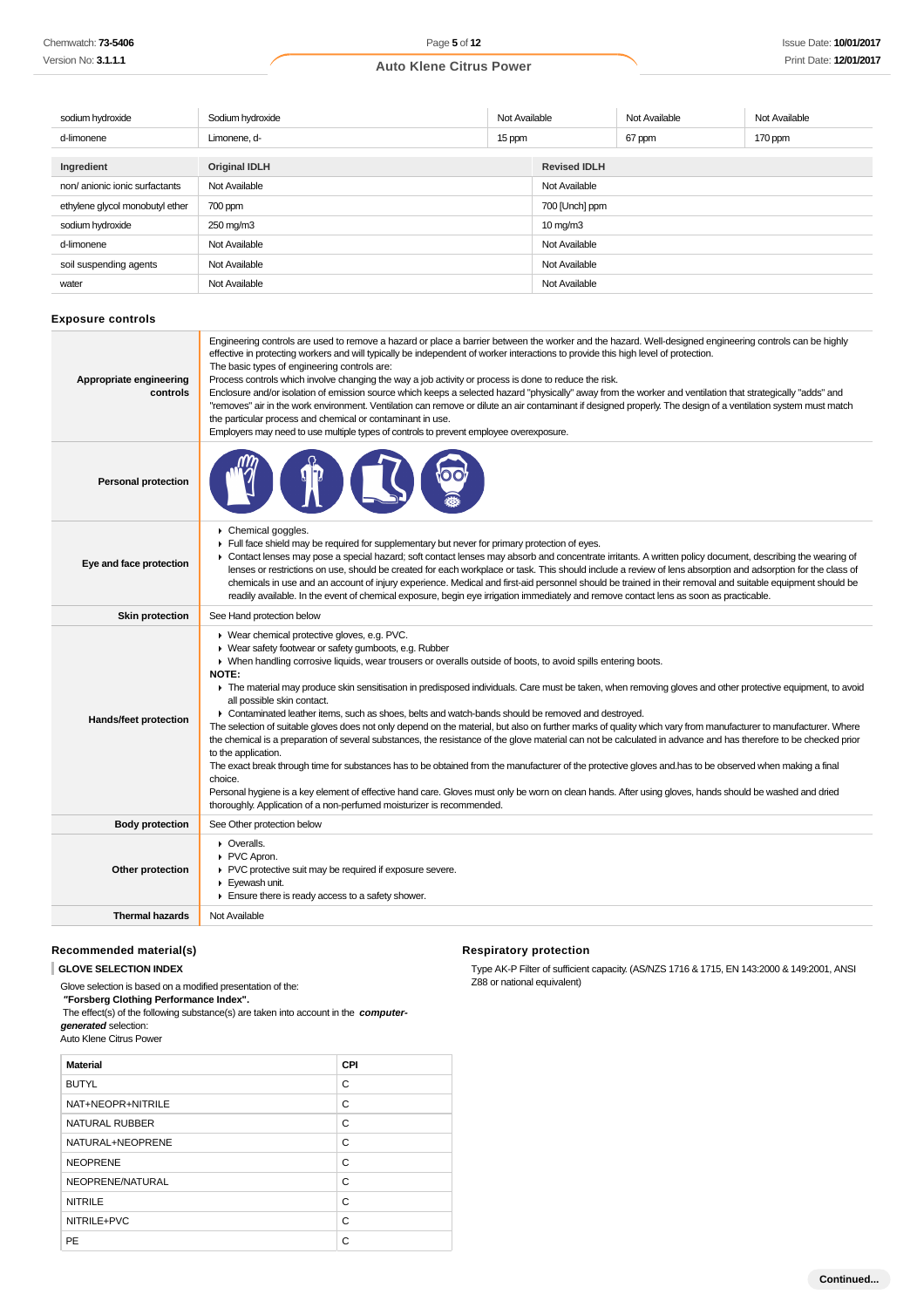Page **6** of **12**

# **Auto Klene Citrus Power**

| PE/EVAL/PE        | C         |
|-------------------|-----------|
| <b>PVA</b>        | C         |
| <b>PVC</b>        | C         |
| SARANEX-23        | C         |
| SARANEX-23 2-PLY  | C         |
| <b>TEFLON</b>     | C         |
| <b>VITON</b>      | C         |
| VITON/CHLOROBUTYL | C         |
| ##sodium          | hydroxide |

| <b>Required Minimum</b><br><b>Protection Factor</b> | <b>Half-Face</b><br>Respirator     | <b>Full-Face</b><br>Respirator | <b>Powered Air</b><br>Respirator        |
|-----------------------------------------------------|------------------------------------|--------------------------------|-----------------------------------------|
| up to $5 \times ES$                                 | AK-AUS / Class<br>1 P <sub>2</sub> |                                | AK-PAPR-AUS /<br>Class 1 P <sub>2</sub> |
| up to $25 \times ES$                                | Air-line*                          | AK-2 P2                        | AK-PAPR-2 P2                            |
| up to $50 \times ES$                                | -                                  | AK-3 P2                        | ۰                                       |
| $50+ x ES$                                          | -                                  | Air-line**                     | ٠                                       |

#### ^ - Full-face

# **SECTION 9 PHYSICAL AND CHEMICAL PROPERTIES**

#### **Information on basic physical and chemical properties**

| Chemwatch: <b>73-5406</b>                                                                                                                                                                                     |                                                                                                                                                                                                                                                                                                                                                                                                                                                       | Page 6 of 12                   |                                                                                                                                                                                                                                                                                                                                                                                                                                                                                                                                                                                                                                                                                                     |                                |                                | <b>Issue Date: 10/01/201</b>                                                                                                                                                                          |  |
|---------------------------------------------------------------------------------------------------------------------------------------------------------------------------------------------------------------|-------------------------------------------------------------------------------------------------------------------------------------------------------------------------------------------------------------------------------------------------------------------------------------------------------------------------------------------------------------------------------------------------------------------------------------------------------|--------------------------------|-----------------------------------------------------------------------------------------------------------------------------------------------------------------------------------------------------------------------------------------------------------------------------------------------------------------------------------------------------------------------------------------------------------------------------------------------------------------------------------------------------------------------------------------------------------------------------------------------------------------------------------------------------------------------------------------------------|--------------------------------|--------------------------------|-------------------------------------------------------------------------------------------------------------------------------------------------------------------------------------------------------|--|
| Version No: <b>3.1.1.1</b>                                                                                                                                                                                    |                                                                                                                                                                                                                                                                                                                                                                                                                                                       | <b>Auto Klene Citrus Power</b> |                                                                                                                                                                                                                                                                                                                                                                                                                                                                                                                                                                                                                                                                                                     |                                |                                | Print Date: 12/01/201                                                                                                                                                                                 |  |
|                                                                                                                                                                                                               |                                                                                                                                                                                                                                                                                                                                                                                                                                                       |                                |                                                                                                                                                                                                                                                                                                                                                                                                                                                                                                                                                                                                                                                                                                     |                                |                                |                                                                                                                                                                                                       |  |
|                                                                                                                                                                                                               |                                                                                                                                                                                                                                                                                                                                                                                                                                                       |                                |                                                                                                                                                                                                                                                                                                                                                                                                                                                                                                                                                                                                                                                                                                     |                                |                                |                                                                                                                                                                                                       |  |
| PE/EVAL/PE                                                                                                                                                                                                    | С                                                                                                                                                                                                                                                                                                                                                                                                                                                     |                                | Where the concentration of gas/particulates in the breathing zone, approaches or exceeds the<br>"Exposure Standard" (or ES), respiratory protection is required.                                                                                                                                                                                                                                                                                                                                                                                                                                                                                                                                    |                                |                                |                                                                                                                                                                                                       |  |
| <b>PVA</b>                                                                                                                                                                                                    | C                                                                                                                                                                                                                                                                                                                                                                                                                                                     |                                | Degree of protection varies with both face-piece and Class of filter; the nature of protection<br>varies with Type of filter.                                                                                                                                                                                                                                                                                                                                                                                                                                                                                                                                                                       |                                |                                |                                                                                                                                                                                                       |  |
| <b>PVC</b>                                                                                                                                                                                                    | C                                                                                                                                                                                                                                                                                                                                                                                                                                                     |                                |                                                                                                                                                                                                                                                                                                                                                                                                                                                                                                                                                                                                                                                                                                     |                                |                                |                                                                                                                                                                                                       |  |
| SARANEX-23                                                                                                                                                                                                    | C                                                                                                                                                                                                                                                                                                                                                                                                                                                     |                                | <b>Required Minimum</b><br><b>Protection Factor</b>                                                                                                                                                                                                                                                                                                                                                                                                                                                                                                                                                                                                                                                 | <b>Half-Face</b><br>Respirator | <b>Full-Face</b><br>Respirator | <b>Powered Air</b><br>Respirator                                                                                                                                                                      |  |
| SARANEX-23 2-PLY                                                                                                                                                                                              | C                                                                                                                                                                                                                                                                                                                                                                                                                                                     |                                |                                                                                                                                                                                                                                                                                                                                                                                                                                                                                                                                                                                                                                                                                                     | AK-AUS / Class                 |                                | AK-PAPR-AUS /                                                                                                                                                                                         |  |
| <b>TEFLON</b>                                                                                                                                                                                                 | C                                                                                                                                                                                                                                                                                                                                                                                                                                                     |                                | up to $5 \times ES$                                                                                                                                                                                                                                                                                                                                                                                                                                                                                                                                                                                                                                                                                 | 1 P <sub>2</sub>               |                                | Class 1 P2                                                                                                                                                                                            |  |
| <b>VITON</b>                                                                                                                                                                                                  | C                                                                                                                                                                                                                                                                                                                                                                                                                                                     |                                |                                                                                                                                                                                                                                                                                                                                                                                                                                                                                                                                                                                                                                                                                                     | Air-line*                      | AK-2 P2                        | AK-PAPR-2 P2                                                                                                                                                                                          |  |
| VITON/CHLOROBUTYL<br>##sodium                                                                                                                                                                                 | C                                                                                                                                                                                                                                                                                                                                                                                                                                                     | hydroxide                      | up to $50 \times ES$                                                                                                                                                                                                                                                                                                                                                                                                                                                                                                                                                                                                                                                                                | $\overline{a}$                 | AK-3 P2                        | $\sim$                                                                                                                                                                                                |  |
| * CPI - Chemwatch Performance Index                                                                                                                                                                           |                                                                                                                                                                                                                                                                                                                                                                                                                                                       |                                | $50+ x ES$                                                                                                                                                                                                                                                                                                                                                                                                                                                                                                                                                                                                                                                                                          | $\overline{\phantom{a}}$       | Air-line**                     | $\overline{a}$                                                                                                                                                                                        |  |
| A: Best Selection<br>B: Satisfactory; may degrade after 4 hours continuous immersion<br>C: Poor to Dangerous Choice for other than short term immersion<br>selection must be based on detailed observation. - | NOTE: As a series of factors will influence the actual performance of the glove, a final<br>* Where the glove is to be used on a short term, casual or infrequent basis, factors such as<br>"feel" or convenience (e.g. disposability), may dictate a choice of gloves which might otherwise<br>be unsuitable following long-term or frequent use. A qualified practitioner should be consulted.<br><b>SECTION 9 PHYSICAL AND CHEMICAL PROPERTIES</b> |                                | ^ - Full-face<br>$A(AII$ classes) = Organic vapours, B AUS or B1 = Acid gasses, B2 = Acid gas or hydrogen<br>cyanide(HCN), B3 = Acid gas or hydrogen cyanide(HCN), E = Sulfur dioxide(SO2), G =<br>Agricultural chemicals, $K =$ Ammonia(NH3), Hg = Mercury, NO = Oxides of nitrogen, MB =<br>Methyl bromide, $AX = Low$ boiling point organic compounds (below 65 degC)<br>Cartridge respirators should never be used for emergency ingress or in areas of unknown<br>area immediately on detecting any odours through the respirator. The odour may indicate that<br>the mask is not functioning properly, that the vapour concentration is too high, or that the mask<br>considered appropriate. |                                |                                | vapour concentrations or oxygen content. The wearer must be warned to leave the contaminated<br>is not properly fitted. Because of these limitations, only restricted use of cartridge respirators is |  |
|                                                                                                                                                                                                               | Information on basic physical and chemical properties                                                                                                                                                                                                                                                                                                                                                                                                 |                                |                                                                                                                                                                                                                                                                                                                                                                                                                                                                                                                                                                                                                                                                                                     |                                |                                |                                                                                                                                                                                                       |  |
| Appearance                                                                                                                                                                                                    | Straw coloured liquid; mixes with water                                                                                                                                                                                                                                                                                                                                                                                                               |                                |                                                                                                                                                                                                                                                                                                                                                                                                                                                                                                                                                                                                                                                                                                     |                                |                                |                                                                                                                                                                                                       |  |
| <b>Physical state</b>                                                                                                                                                                                         | Liquid                                                                                                                                                                                                                                                                                                                                                                                                                                                |                                | Relative density (Water = 1)                                                                                                                                                                                                                                                                                                                                                                                                                                                                                                                                                                                                                                                                        | 0.9                            |                                |                                                                                                                                                                                                       |  |
| Odour                                                                                                                                                                                                         | <b>Partition coefficient</b><br>Not Available<br>Not Available<br>n-octanol / water                                                                                                                                                                                                                                                                                                                                                                   |                                |                                                                                                                                                                                                                                                                                                                                                                                                                                                                                                                                                                                                                                                                                                     |                                |                                |                                                                                                                                                                                                       |  |
| <b>Odour threshold</b>                                                                                                                                                                                        | Not Available                                                                                                                                                                                                                                                                                                                                                                                                                                         |                                | Auto-ignition temperature<br>$(^{\circ}C)$                                                                                                                                                                                                                                                                                                                                                                                                                                                                                                                                                                                                                                                          | Not Available                  |                                |                                                                                                                                                                                                       |  |
| pH (as supplied)                                                                                                                                                                                              | 12.3-13                                                                                                                                                                                                                                                                                                                                                                                                                                               |                                | Decomposition<br>temperature                                                                                                                                                                                                                                                                                                                                                                                                                                                                                                                                                                                                                                                                        | Not Available                  |                                |                                                                                                                                                                                                       |  |
| Melting point / freezing<br>point (°C)                                                                                                                                                                        | Not Available                                                                                                                                                                                                                                                                                                                                                                                                                                         |                                | <b>Viscosity (cSt)</b>                                                                                                                                                                                                                                                                                                                                                                                                                                                                                                                                                                                                                                                                              | Not Available                  |                                |                                                                                                                                                                                                       |  |
| Initial boiling point and<br>boiling range (°C)                                                                                                                                                               | Not Available                                                                                                                                                                                                                                                                                                                                                                                                                                         |                                | Molecular weight (g/mol)                                                                                                                                                                                                                                                                                                                                                                                                                                                                                                                                                                                                                                                                            | Not Applicable                 |                                |                                                                                                                                                                                                       |  |
| Flash point (°C)                                                                                                                                                                                              | Not Available                                                                                                                                                                                                                                                                                                                                                                                                                                         |                                | <b>Taste</b>                                                                                                                                                                                                                                                                                                                                                                                                                                                                                                                                                                                                                                                                                        | Not Available                  |                                |                                                                                                                                                                                                       |  |
| <b>Evaporation rate</b>                                                                                                                                                                                       | Not Available                                                                                                                                                                                                                                                                                                                                                                                                                                         |                                | <b>Explosive properties</b>                                                                                                                                                                                                                                                                                                                                                                                                                                                                                                                                                                                                                                                                         | Not Available                  |                                |                                                                                                                                                                                                       |  |
| <b>Flammability</b>                                                                                                                                                                                           | Not Available                                                                                                                                                                                                                                                                                                                                                                                                                                         |                                | <b>Oxidising properties</b>                                                                                                                                                                                                                                                                                                                                                                                                                                                                                                                                                                                                                                                                         | Not Available                  |                                |                                                                                                                                                                                                       |  |
| Upper Explosive Limit (%)                                                                                                                                                                                     | Not Available                                                                                                                                                                                                                                                                                                                                                                                                                                         |                                | Surface Tension (dyn/cm or<br>$mN/m$ )                                                                                                                                                                                                                                                                                                                                                                                                                                                                                                                                                                                                                                                              | Not Available                  |                                |                                                                                                                                                                                                       |  |
| Lower Explosive Limit (%)                                                                                                                                                                                     | Not Available                                                                                                                                                                                                                                                                                                                                                                                                                                         |                                | <b>Volatile Component (%vol)</b>                                                                                                                                                                                                                                                                                                                                                                                                                                                                                                                                                                                                                                                                    | Not Available                  |                                |                                                                                                                                                                                                       |  |
| Vapour pressure (kPa)                                                                                                                                                                                         | Not Available                                                                                                                                                                                                                                                                                                                                                                                                                                         |                                | Gas group                                                                                                                                                                                                                                                                                                                                                                                                                                                                                                                                                                                                                                                                                           | Not Available                  |                                |                                                                                                                                                                                                       |  |
| Solubility in water (g/L)                                                                                                                                                                                     | Miscible                                                                                                                                                                                                                                                                                                                                                                                                                                              |                                | pH as a solution (1%)                                                                                                                                                                                                                                                                                                                                                                                                                                                                                                                                                                                                                                                                               | Not Available                  |                                |                                                                                                                                                                                                       |  |
| Vapour density (Air = 1)                                                                                                                                                                                      | Not Available                                                                                                                                                                                                                                                                                                                                                                                                                                         |                                | VOC g/L                                                                                                                                                                                                                                                                                                                                                                                                                                                                                                                                                                                                                                                                                             | Not Available                  |                                |                                                                                                                                                                                                       |  |
| SECTION 10 STABILITY AND REACTIVITY                                                                                                                                                                           |                                                                                                                                                                                                                                                                                                                                                                                                                                                       |                                |                                                                                                                                                                                                                                                                                                                                                                                                                                                                                                                                                                                                                                                                                                     |                                |                                |                                                                                                                                                                                                       |  |
| Reactivity                                                                                                                                                                                                    | See section 7                                                                                                                                                                                                                                                                                                                                                                                                                                         |                                |                                                                                                                                                                                                                                                                                                                                                                                                                                                                                                                                                                                                                                                                                                     |                                |                                |                                                                                                                                                                                                       |  |
| <b>Chemical stability</b>                                                                                                                                                                                     | • Unstable in the presence of incompatible materials.<br>Product is considered stable.<br>Hazardous polymerisation will not occur.                                                                                                                                                                                                                                                                                                                    |                                |                                                                                                                                                                                                                                                                                                                                                                                                                                                                                                                                                                                                                                                                                                     |                                |                                |                                                                                                                                                                                                       |  |
| Possibility of hazardous<br>reactions                                                                                                                                                                         | See section 7                                                                                                                                                                                                                                                                                                                                                                                                                                         |                                |                                                                                                                                                                                                                                                                                                                                                                                                                                                                                                                                                                                                                                                                                                     |                                |                                |                                                                                                                                                                                                       |  |
| <b>Conditions to avoid</b>                                                                                                                                                                                    | See section 7                                                                                                                                                                                                                                                                                                                                                                                                                                         |                                |                                                                                                                                                                                                                                                                                                                                                                                                                                                                                                                                                                                                                                                                                                     |                                |                                |                                                                                                                                                                                                       |  |
| Incompatible materials                                                                                                                                                                                        | See section 7                                                                                                                                                                                                                                                                                                                                                                                                                                         |                                |                                                                                                                                                                                                                                                                                                                                                                                                                                                                                                                                                                                                                                                                                                     |                                |                                |                                                                                                                                                                                                       |  |
| <b>Hazardous decomposition</b>                                                                                                                                                                                |                                                                                                                                                                                                                                                                                                                                                                                                                                                       |                                |                                                                                                                                                                                                                                                                                                                                                                                                                                                                                                                                                                                                                                                                                                     |                                |                                |                                                                                                                                                                                                       |  |
| products                                                                                                                                                                                                      | See section 5                                                                                                                                                                                                                                                                                                                                                                                                                                         |                                |                                                                                                                                                                                                                                                                                                                                                                                                                                                                                                                                                                                                                                                                                                     |                                |                                |                                                                                                                                                                                                       |  |
| <b>SECTION 11 TOXICOLOGICAL INFORMATION</b>                                                                                                                                                                   |                                                                                                                                                                                                                                                                                                                                                                                                                                                       |                                |                                                                                                                                                                                                                                                                                                                                                                                                                                                                                                                                                                                                                                                                                                     |                                |                                |                                                                                                                                                                                                       |  |
| Information on toxicological effects                                                                                                                                                                          |                                                                                                                                                                                                                                                                                                                                                                                                                                                       |                                |                                                                                                                                                                                                                                                                                                                                                                                                                                                                                                                                                                                                                                                                                                     |                                |                                |                                                                                                                                                                                                       |  |
| Inhaled                                                                                                                                                                                                       | Inhaling corrosive bases may irritate the respiratory tract. Symptoms include cough, choking, pain and damage to the mucous membrane.                                                                                                                                                                                                                                                                                                                 |                                |                                                                                                                                                                                                                                                                                                                                                                                                                                                                                                                                                                                                                                                                                                     |                                |                                |                                                                                                                                                                                                       |  |

#### **SECTION 10 STABILITY AND REACTIVITY**

| Reactivity                                 | See section 7                                                                                                                        |
|--------------------------------------------|--------------------------------------------------------------------------------------------------------------------------------------|
| <b>Chemical stability</b>                  | • Unstable in the presence of incompatible materials.<br>▶ Product is considered stable.<br>Hazardous polymerisation will not occur. |
| Possibility of hazardous<br>reactions      | See section 7                                                                                                                        |
| <b>Conditions to avoid</b>                 | See section 7                                                                                                                        |
| Incompatible materials                     | See section 7                                                                                                                        |
| <b>Hazardous decomposition</b><br>products | See section 5                                                                                                                        |

# **SECTION 11 TOXICOLOGICAL INFORMATION**

#### **Information on toxicological effects**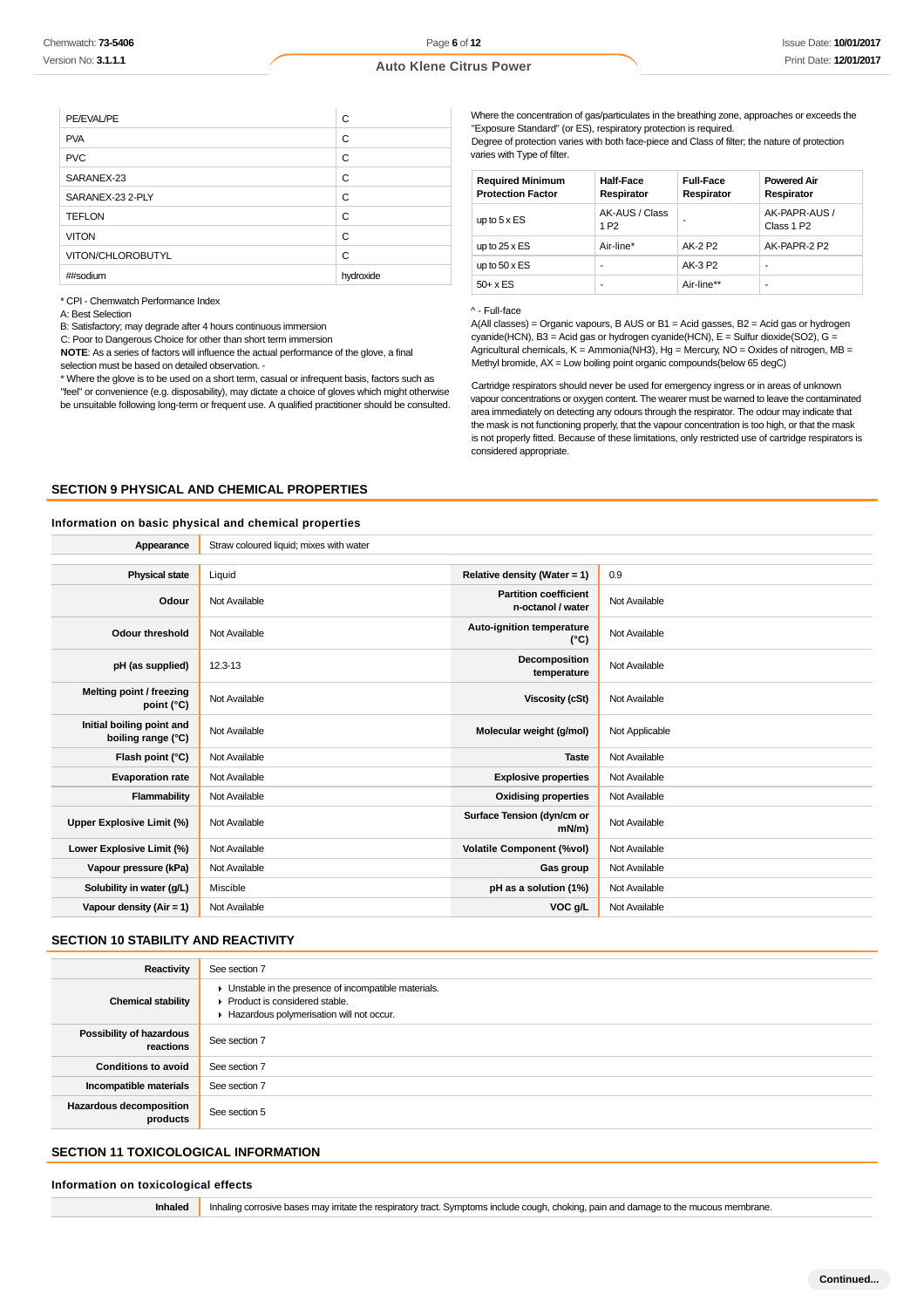#### **Ingestion** The material can produce chemical burns within the oral cavity and gastrointestinal tract following ingestion. Accidental ingestion of the material may be damaging to the health of the individual. Ingestion of alkaline corrosives may produce burns around the mouth, ulcerations and swellings of the mucous membranes, profuse saliva production, with an inability to speak or swallow. Both the oesophagus and stomach may experience burning pain; vomiting and diarrhoea may follow. **Skin Contact** The material can produce chemical burns following direct contact with the skin. Open cuts, abraded or irritated skin should not be exposed to this material Entry into the blood-stream, through, for example, cuts, abrasions or lesions, may produce systemic injury with harmful effects. Examine the skin prior to the use of the material and ensure that any external damage is suitably protected. Skin contact with alkaline corrosives may produce severe pain and burns; brownish stains may develop. The corroded area may be soft, gelatinous and necrotic; tissue destruction may be deep. **Eye** The material can produce chemical burns to the eye following direct contact. Vapours or mists may be extremely irritating. If applied to the eyes, this material causes severe eye damage. Direct eye contact with corrosive bases can cause pain and burns. There may be swelling, epithelium destruction, clouding of the cornea and inflammation of the iris. Mild cases often resolve; severe cases can be prolonged with complications such as persistent swelling, scarring, permanent cloudiness, bulging of the eye, cataracts, eyelids glued to the eyeball and blindness. **Chronic** Repeated or prolonged exposure to corrosives may result in the erosion of teeth, inflammatory and ulcerative changes in the mouth and necrosis (rarely) of the jaw. Bronchial irritation, with cough, and frequent attacks of bronchial pneumonia may ensue. Skin contact with the material is more likely to cause a sensitisation reaction in some persons compared to the general population. **Auto Klene Citrus Power TOXICITY IRRITATION** Not Available Not Available **ethylene glycol monobutyl ether TOXICITY IRRITATION** dermal (rat) LD50: >2000 mg/kg<sup>[1]</sup> exercise to the state of the state of the state of the state of the state of the state of the state of the state of the state of the state of the state of the state of the state of the s Inhalation (rat) LC50: 450 ppm/4hr<sup>[2]</sup>  $Eye$  (rabbit): 100 mg/24h-moderate Oral (rat) LD50: 250 mg/kg<sup>[2]</sup> Skin (rabbit): 500 mg, open; mild **sodium hydroxide TOXICITY IRRITATION** Oral (rabbit) LD50: 325 mg/kg<sup>[1]</sup> exercise to the exercise of the eye (rabbit): 0.05 mg/24h SEVERE Eye (rabbit):1 mg/24h SEVERE Eye (rabbit):1 mg/30s rinsed-SEVERE Skin (rabbit): 500 mg/24h SEVERE **d-limonene TOXICITY IRRITATION** Dermal (rabbit) LD50: >5000 mg/kg<sup>[2]</sup> Skin (rabbit): 500mg/24h moderate Oral (rat) LD50: >2000 mg/kg[1] **wate TOXICITY IRRITATION** Oral (rat) LD50: >90000 mg/kg<sup>[2]</sup> Not Available **Legend:** 1. Value obtained from Europe ECHA Registered Substances - Acute toxicity 2.\* Value obtained from manufacturer's SDS. Unless otherwise specified data extracted from RTECS - Register of Toxic Effect of chemical Substances **ETHYLENE GLYCOL MONOBUTYL ETHER** The material may cause skin irritation after prolonged or repeated exposure and may produce on contact skin redness, swelling, the production of vesicles, scaling and thickening of the skin. For ethylene glycol monoalkyl ethers and their acetates (EGMAEs): Typical members of this category are ethylene glycol propylene ether (EGPE), ethylene glycol butyl ether (EGBE) and ethylene glycol hexyl ether (EGHE) and their acetates. EGMAEs are substrates for alcohol dehydrogenase isozyme ADH-3, which catalyzes the conversion of their terminal alcohols to aldehydes (which are transient metabolites). Further, rapid conversion of the aldehydes by aldehyde dehydrogenase produces alkoxyacetic acids, which are the predominant urinary metabolites of mono substituted glycol ethers. **Acute Toxicity:** Oral LD50 values in rats for all category members range from 739 (EGHE) to 3089 mg/kg bw (EGPE), with values increasing with decreasing molecular weight. Four to six hour acute inhalation toxicity studies were conducted for these chemicals in rats at the highest vapour concentrations practically achievable. Values range from LC0 > 85 ppm (508 mg/m3) for EGHE, LC50 > 400ppm (2620 mg/m3) for EGBEA to LC50 > 2132 ppm (9061 mg/m3) for EGPE. No lethality was observed for any of these materials under these conditions. Exposure of pregnant rats to ethylene glycol monobutyl ether (2-butoxyethanol) at 100 ppm or rabbits at 200 ppm during organogenesis resulted in maternal toxicity and embryotoxicity including a decreased number of viable implantations per litter. Slight foetoxicity in the form of poorly ossified or unossified skeletal elements was also apparent in rats. Teratogenic effects were not observed in other species. At least one researcher has stated that the reproductive effects were less than that of other monoalkyl ethers of ethylene glycol. Chronic exposure may cause anaemia, macrocytosis, abnormally large red cells and abnormal red cell fragility. Exposure of male and female rats and mice for 14 weeks to 2 years produced a regenerative haemolytic anaemia and subsequent effects on the haemopoietic system in rats and mice. In addition, 2-butoxyethanol exposures caused increases in the incidence of neoplasms and nonneoplastic lesions (1). For ethylene glycol: Ethylene glycol is quickly and extensively absorbed through the gastrointestinal tract. Limited information suggests that it is also absorbed through the respiratory tract; dermal absorption is apparently slow. Following absorption, ethylene glycol is distributed throughout the body according to total body water. In most mammalian species, including humans, ethylene glycol is initially metabolised by alcohol. dehydrogenase to form glycolaldehyde, which is rapidly converted to glycolic acid and glyoxal by aldehyde oxidase and aldehyde dehydrogenase. These metabolites are oxidised to glyoxylate; glyoxylate may be further metabolised to formic acid, oxalic acid, and glycine. Breakdown of both glycine and formic acid can generate CO2, which is one of the major elimination products of ethylene glycol. NOTE: Changes in kidney, liver, spleen and lungs are observed in animals exposed to high concentrations of this substance by all routes. \*\* ASCC (NZ) SDS **SODIUM HYDROXIDE** The material may cause severe skin irritation after prolonged or repeated exposure and may produce on contact skin redness, swelling, the production of vesicles, scaling and thickening of the skin. Repeated exposures may produce severe ulceration.

Asthma-like symptoms may continue for months or even years after exposure to the material ceases. This may be due to a non-allergenic condition known as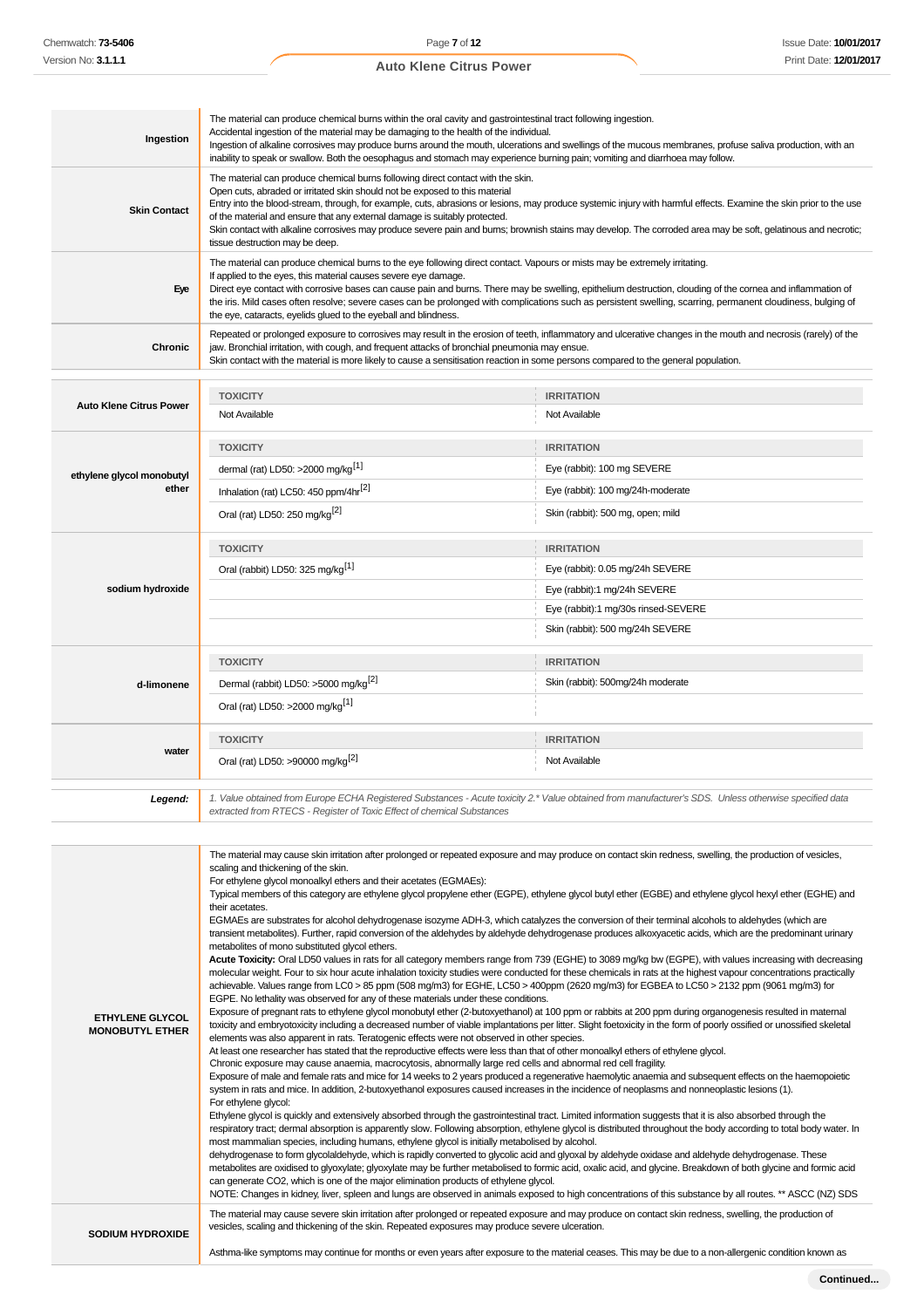|                                                                            |                                                                                                                                                                                                                                                                                                                                                                                                                                                                                                                                                                                                                                                                                                                                                                                                                                                                                                                                                                                                                                                                                                                                                                                                                                                                                                                                                                                                                                                                                                                                                                                                                                                                                                                                                                                                                                                                                                                                                                                                                                                                                                                                                                                                                                                                                                                                                                                                                                                                                                                                                                                                                                                                                                                                                                                                                                                                                                                                                                                                                                                                                                                                                                                                                                                                                                                                                                                                                                                                                                                                                                                                                                                                                                                                                                                                                                                                                                                                                                                                                                                                                                                                                                                                                                                                                                                                                                                                                                                                                                                                                                                                                                                                                                                                                                                                                                                                                                                                                                                                                                                                                                                                                                                                                                                                                                                                                                                                                                                                                                                                                                                                                                                                                                                                                                                                                                         | reactive airways dysfunction syndrome (RADS) which can occur following exposure to high levels of highly irritating compound. Key criteria for the diagnosis of<br>RADS include the absence of preceding respiratory disease, in a non-atopic individual, with abrupt onset of persistent asthma-like symptoms within minutes to<br>hours of a documented exposure to the irritant. A reversible airflow pattern, on spirometry, with the presence of moderate to severe bronchial hyperreactivity on<br>methacholine challenge testing and the lack of minimal lymphocytic inflammation, without eosinophilia, have also been included in the criteria for diagnosis of<br>RADS. RADS (or asthma) following an irritating inhalation is an infrequent disorder with rates related to the concentration of and duration of exposure to the<br>irritating substance. Industrial bronchitis, on the other hand, is a disorder that occurs as result of exposure due to high concentrations of irritating substance<br>(often particulate in nature) and is completely reversible after exposure ceases. The disorder is characterised by dyspnea, cough and mucus production. |  |  |  |  |  |  |  |
|----------------------------------------------------------------------------|-----------------------------------------------------------------------------------------------------------------------------------------------------------------------------------------------------------------------------------------------------------------------------------------------------------------------------------------------------------------------------------------------------------------------------------------------------------------------------------------------------------------------------------------------------------------------------------------------------------------------------------------------------------------------------------------------------------------------------------------------------------------------------------------------------------------------------------------------------------------------------------------------------------------------------------------------------------------------------------------------------------------------------------------------------------------------------------------------------------------------------------------------------------------------------------------------------------------------------------------------------------------------------------------------------------------------------------------------------------------------------------------------------------------------------------------------------------------------------------------------------------------------------------------------------------------------------------------------------------------------------------------------------------------------------------------------------------------------------------------------------------------------------------------------------------------------------------------------------------------------------------------------------------------------------------------------------------------------------------------------------------------------------------------------------------------------------------------------------------------------------------------------------------------------------------------------------------------------------------------------------------------------------------------------------------------------------------------------------------------------------------------------------------------------------------------------------------------------------------------------------------------------------------------------------------------------------------------------------------------------------------------------------------------------------------------------------------------------------------------------------------------------------------------------------------------------------------------------------------------------------------------------------------------------------------------------------------------------------------------------------------------------------------------------------------------------------------------------------------------------------------------------------------------------------------------------------------------------------------------------------------------------------------------------------------------------------------------------------------------------------------------------------------------------------------------------------------------------------------------------------------------------------------------------------------------------------------------------------------------------------------------------------------------------------------------------------------------------------------------------------------------------------------------------------------------------------------------------------------------------------------------------------------------------------------------------------------------------------------------------------------------------------------------------------------------------------------------------------------------------------------------------------------------------------------------------------------------------------------------------------------------------------------------------------------------------------------------------------------------------------------------------------------------------------------------------------------------------------------------------------------------------------------------------------------------------------------------------------------------------------------------------------------------------------------------------------------------------------------------------------------------------------------------------------------------------------------------------------------------------------------------------------------------------------------------------------------------------------------------------------------------------------------------------------------------------------------------------------------------------------------------------------------------------------------------------------------------------------------------------------------------------------------------------------------------------------------------------------------------------------------------------------------------------------------------------------------------------------------------------------------------------------------------------------------------------------------------------------------------------------------------------------------------------------------------------------------------------------------------------------------------------------------------------------------------------------------------|-----------------------------------------------------------------------------------------------------------------------------------------------------------------------------------------------------------------------------------------------------------------------------------------------------------------------------------------------------------------------------------------------------------------------------------------------------------------------------------------------------------------------------------------------------------------------------------------------------------------------------------------------------------------------------------------------------------------------------------------------------------------------------------------------------------------------------------------------------------------------------------------------------------------------------------------------------------------------------------------------------------------------------------------------------------------------------------------------------------------------------------------------------------------------------|--|--|--|--|--|--|--|
| <b>D-LIMONENE</b>                                                          | The following information refers to contact allergens as a group and may not be specific to this product.<br>Contact allergies quickly manifest themselves as contact eczema, more rarely as urticaria or Quincke's oedema. The pathogenesis of contact eczema involves<br>a cell-mediated (T lymphocytes) immune reaction of the delayed type. Other allergic skin reactions, e.g. contact urticaria, involve antibody-mediated immune<br>reactions. The significance of the contact allergen is not simply determined by its sensitisation potential: the distribution of the substance and the opportunities<br>for contact with it are equally important. A weakly sensitising substance which is widely distributed can be a more important allergen than one with stronger<br>sensitising potential with which few individuals come into contact. From a clinical point of view, substances are noteworthy if they produce an allergic test<br>reaction in more than 1% of the persons tested.<br>d-Limonene is readily absorbed by inhalation and ingestion. Dermal absorption is reported to be lower than by the inhalation route. d-Limonene is rapidly<br>distributed to different tissues in the body, readily metabolised and eliminated primarily through the urine.<br>Limonene exhibits low acute toxicity by all three routes in animals. Limonene is a skin irritant in both experimental animals and humans. Limited data are<br>available on the potential to cause eye and respiratory irritation. Autooxidised products of d-limonene have the potential to be skin sensitisers.<br>Adverse reactions to fragrances in perfumes and in fragranced cosmetic products include allergic contact dermatitis, irritant contact dermatitis,<br>photosensitivity, immediate contact reactions (contact urticaria), and pigmented contact dermatitis. Airborne and connubial contact dermatitis occur.<br>Intolerance to perfumes, by inhalation, may occur if the perfume contains a sensitising principal. Symptoms may vary from general illness, coughing, phlegm,<br>wheezing, chest-tightness, headache, exertional dyspnoea, acute respiratory illness, hayfever, and other respiratory diseases (including asthma). Perfumes<br>can induce hyper-reactivity of the respiratory tract without producing an IgE-mediated allergy or demonstrable respiratory obstruction. This was shown by<br>placebo-controlled challenges of nine patients to "perfume mix". The same patients were also subject to perfume provocation, with or without a carbon filter<br>mask, to ascertain whether breathing through a filter with active carbon would prevent symptoms.<br>Fragrance allergens act as haptens, i.e. low molecular weight chemicals that are immunogenic only when attached to a carrier protein. However, not all<br>sensitising fragrance chemicals are directly reactive, but require previous activation. A <b>prehapten</b> is a chemical that itself is non- or low-sensitising, but that<br>is transformed into a hapten outside the skin by simple chemical transformation (air oxidation, photoactivation) and without the requirement of specific enzymatic<br>systems.<br>In the case of prehaptens, it is possible to prevent activation outside the body to a certain extent by different measures, e.g. prevention of air exposure during<br>handling and storage of the ingredients and the final product, and by the addition of suitable antioxidants. When antioxidants are used, care should be taken that<br>they will not be activated themselves and thereby form new sensitisers.<br><b>Prehaptens</b><br>Most terpenes with oxidisable allylic positions can be expected to autoxidise on air exposure due to their inherent properties. Depending on the stability of the<br>oxidation products that are formed, a difference in the sensitisation potency of the oxidised terpenes can be seen<br>Autoxidation is a free radical chain reaction in which hydrogen atom abstraction in combination with addition of oxygen forms peroxyl radicals.<br>The substance is classified by IARC as Group 3:<br><b>NOT</b> classifiable as to its carcinogenicity to humans.<br>Evidence of carcinogenicity may be inadequate or limited in animal testing.<br>A member or analogue of a group of of aliphatic and aromatic terpene hydrocarbons generally considered as safe (GRAS) based, in part, on their self-limiting<br>properties as flavouring substances in food; their rapid absorption, metabolic detoxication, and excretion in humans and other animals; their low level of flavour<br>use; the wide margins of safety between the conservative estimates of intake and the no-observed-adverse effect levels determined from subchronic and chronic<br>studies and the lack of significant genotoxic potential.<br>Consumers are exposed to aliphatic and terpene hydrocarbons from a variety of ingested and environmental source. Quantitative natural occurrence data for 17<br>aliphatic terpene hydrocarbons in the group demonstrate that their consumption occurs predominantly as natural components of traditional food.<br>Oral LD50 values have been reported for 16 of the 17 substances in this group. LD50 values range from 1590 to greater than 8000 mg/kg bw in rats, and 2000<br>to greater than 13,360 mg/kg bw in mice. These values indicate that aliphatic and aromatic hydrocarbons exhibit low acute oral toxicity.<br>Although members of this group have been shown to exhibit renal carcinogenic potential in the male F344N/rat, the mechanism leading to these findings is<br>known and strongly indicates that the nephropathy associated with monoterpene hydrocarbons have no significance for human risk.<br>Tumorigenic by RTECS criteria |                                                                                                                                                                                                                                                                                                                                                                                                                                                                                                                                                                                                                                                                                                                                                                                                                                                                                                                                                                                                                                                                                                                                                                             |  |  |  |  |  |  |  |
| <b>WATER</b>                                                               | No significant acute toxicological data identified in literature search.                                                                                                                                                                                                                                                                                                                                                                                                                                                                                                                                                                                                                                                                                                                                                                                                                                                                                                                                                                                                                                                                                                                                                                                                                                                                                                                                                                                                                                                                                                                                                                                                                                                                                                                                                                                                                                                                                                                                                                                                                                                                                                                                                                                                                                                                                                                                                                                                                                                                                                                                                                                                                                                                                                                                                                                                                                                                                                                                                                                                                                                                                                                                                                                                                                                                                                                                                                                                                                                                                                                                                                                                                                                                                                                                                                                                                                                                                                                                                                                                                                                                                                                                                                                                                                                                                                                                                                                                                                                                                                                                                                                                                                                                                                                                                                                                                                                                                                                                                                                                                                                                                                                                                                                                                                                                                                                                                                                                                                                                                                                                                                                                                                                                                                                                                                |                                                                                                                                                                                                                                                                                                                                                                                                                                                                                                                                                                                                                                                                                                                                                                                                                                                                                                                                                                                                                                                                                                                                                                             |  |  |  |  |  |  |  |
| ETHYLENE GLYCOL<br><b>MONOBUTYL ETHER &amp;</b><br><b>SODIUM HYDROXIDE</b> | The material may produce severe irritation to the eye causing pronounced inflammation. Repeated or prolonged exposure to irritants may produce<br>conjunctivitis.                                                                                                                                                                                                                                                                                                                                                                                                                                                                                                                                                                                                                                                                                                                                                                                                                                                                                                                                                                                                                                                                                                                                                                                                                                                                                                                                                                                                                                                                                                                                                                                                                                                                                                                                                                                                                                                                                                                                                                                                                                                                                                                                                                                                                                                                                                                                                                                                                                                                                                                                                                                                                                                                                                                                                                                                                                                                                                                                                                                                                                                                                                                                                                                                                                                                                                                                                                                                                                                                                                                                                                                                                                                                                                                                                                                                                                                                                                                                                                                                                                                                                                                                                                                                                                                                                                                                                                                                                                                                                                                                                                                                                                                                                                                                                                                                                                                                                                                                                                                                                                                                                                                                                                                                                                                                                                                                                                                                                                                                                                                                                                                                                                                                       |                                                                                                                                                                                                                                                                                                                                                                                                                                                                                                                                                                                                                                                                                                                                                                                                                                                                                                                                                                                                                                                                                                                                                                             |  |  |  |  |  |  |  |
| <b>Acute Toxicity</b>                                                      | ✔<br>Carcinogenicity                                                                                                                                                                                                                                                                                                                                                                                                                                                                                                                                                                                                                                                                                                                                                                                                                                                                                                                                                                                                                                                                                                                                                                                                                                                                                                                                                                                                                                                                                                                                                                                                                                                                                                                                                                                                                                                                                                                                                                                                                                                                                                                                                                                                                                                                                                                                                                                                                                                                                                                                                                                                                                                                                                                                                                                                                                                                                                                                                                                                                                                                                                                                                                                                                                                                                                                                                                                                                                                                                                                                                                                                                                                                                                                                                                                                                                                                                                                                                                                                                                                                                                                                                                                                                                                                                                                                                                                                                                                                                                                                                                                                                                                                                                                                                                                                                                                                                                                                                                                                                                                                                                                                                                                                                                                                                                                                                                                                                                                                                                                                                                                                                                                                                                                                                                                                                    | $\circ$                                                                                                                                                                                                                                                                                                                                                                                                                                                                                                                                                                                                                                                                                                                                                                                                                                                                                                                                                                                                                                                                                                                                                                     |  |  |  |  |  |  |  |
| <b>Skin Irritation/Corrosion</b>                                           | ✔<br>Reproductivity                                                                                                                                                                                                                                                                                                                                                                                                                                                                                                                                                                                                                                                                                                                                                                                                                                                                                                                                                                                                                                                                                                                                                                                                                                                                                                                                                                                                                                                                                                                                                                                                                                                                                                                                                                                                                                                                                                                                                                                                                                                                                                                                                                                                                                                                                                                                                                                                                                                                                                                                                                                                                                                                                                                                                                                                                                                                                                                                                                                                                                                                                                                                                                                                                                                                                                                                                                                                                                                                                                                                                                                                                                                                                                                                                                                                                                                                                                                                                                                                                                                                                                                                                                                                                                                                                                                                                                                                                                                                                                                                                                                                                                                                                                                                                                                                                                                                                                                                                                                                                                                                                                                                                                                                                                                                                                                                                                                                                                                                                                                                                                                                                                                                                                                                                                                                                     | $\circledcirc$                                                                                                                                                                                                                                                                                                                                                                                                                                                                                                                                                                                                                                                                                                                                                                                                                                                                                                                                                                                                                                                                                                                                                              |  |  |  |  |  |  |  |
| <b>Serious Eye</b><br>Damage/Irritation                                    | ✔<br>STOT - Single Exposure                                                                                                                                                                                                                                                                                                                                                                                                                                                                                                                                                                                                                                                                                                                                                                                                                                                                                                                                                                                                                                                                                                                                                                                                                                                                                                                                                                                                                                                                                                                                                                                                                                                                                                                                                                                                                                                                                                                                                                                                                                                                                                                                                                                                                                                                                                                                                                                                                                                                                                                                                                                                                                                                                                                                                                                                                                                                                                                                                                                                                                                                                                                                                                                                                                                                                                                                                                                                                                                                                                                                                                                                                                                                                                                                                                                                                                                                                                                                                                                                                                                                                                                                                                                                                                                                                                                                                                                                                                                                                                                                                                                                                                                                                                                                                                                                                                                                                                                                                                                                                                                                                                                                                                                                                                                                                                                                                                                                                                                                                                                                                                                                                                                                                                                                                                                                             | $\circ$                                                                                                                                                                                                                                                                                                                                                                                                                                                                                                                                                                                                                                                                                                                                                                                                                                                                                                                                                                                                                                                                                                                                                                     |  |  |  |  |  |  |  |
| <b>Respiratory or Skin</b><br>sensitisation                                | ✔<br><b>STOT - Repeated Exposure</b>                                                                                                                                                                                                                                                                                                                                                                                                                                                                                                                                                                                                                                                                                                                                                                                                                                                                                                                                                                                                                                                                                                                                                                                                                                                                                                                                                                                                                                                                                                                                                                                                                                                                                                                                                                                                                                                                                                                                                                                                                                                                                                                                                                                                                                                                                                                                                                                                                                                                                                                                                                                                                                                                                                                                                                                                                                                                                                                                                                                                                                                                                                                                                                                                                                                                                                                                                                                                                                                                                                                                                                                                                                                                                                                                                                                                                                                                                                                                                                                                                                                                                                                                                                                                                                                                                                                                                                                                                                                                                                                                                                                                                                                                                                                                                                                                                                                                                                                                                                                                                                                                                                                                                                                                                                                                                                                                                                                                                                                                                                                                                                                                                                                                                                                                                                                                    | $\circ$                                                                                                                                                                                                                                                                                                                                                                                                                                                                                                                                                                                                                                                                                                                                                                                                                                                                                                                                                                                                                                                                                                                                                                     |  |  |  |  |  |  |  |
| <b>Mutagenicity</b>                                                        | ∾<br><b>Aspiration Hazard</b>                                                                                                                                                                                                                                                                                                                                                                                                                                                                                                                                                                                                                                                                                                                                                                                                                                                                                                                                                                                                                                                                                                                                                                                                                                                                                                                                                                                                                                                                                                                                                                                                                                                                                                                                                                                                                                                                                                                                                                                                                                                                                                                                                                                                                                                                                                                                                                                                                                                                                                                                                                                                                                                                                                                                                                                                                                                                                                                                                                                                                                                                                                                                                                                                                                                                                                                                                                                                                                                                                                                                                                                                                                                                                                                                                                                                                                                                                                                                                                                                                                                                                                                                                                                                                                                                                                                                                                                                                                                                                                                                                                                                                                                                                                                                                                                                                                                                                                                                                                                                                                                                                                                                                                                                                                                                                                                                                                                                                                                                                                                                                                                                                                                                                                                                                                                                           | $\circledcirc$                                                                                                                                                                                                                                                                                                                                                                                                                                                                                                                                                                                                                                                                                                                                                                                                                                                                                                                                                                                                                                                                                                                                                              |  |  |  |  |  |  |  |
|                                                                            | Legend:                                                                                                                                                                                                                                                                                                                                                                                                                                                                                                                                                                                                                                                                                                                                                                                                                                                                                                                                                                                                                                                                                                                                                                                                                                                                                                                                                                                                                                                                                                                                                                                                                                                                                                                                                                                                                                                                                                                                                                                                                                                                                                                                                                                                                                                                                                                                                                                                                                                                                                                                                                                                                                                                                                                                                                                                                                                                                                                                                                                                                                                                                                                                                                                                                                                                                                                                                                                                                                                                                                                                                                                                                                                                                                                                                                                                                                                                                                                                                                                                                                                                                                                                                                                                                                                                                                                                                                                                                                                                                                                                                                                                                                                                                                                                                                                                                                                                                                                                                                                                                                                                                                                                                                                                                                                                                                                                                                                                                                                                                                                                                                                                                                                                                                                                                                                                                                 | $\blacktriangleright$ - Data available but does not fill the criteria for classification<br>$\blacktriangleright$ - Data required to make classification available                                                                                                                                                                                                                                                                                                                                                                                                                                                                                                                                                                                                                                                                                                                                                                                                                                                                                                                                                                                                          |  |  |  |  |  |  |  |

– Data Not Available to make classification

# **SECTION 12 ECOLOGICAL INFORMATION**

# **Toxicity**

| Ingredient                         | Endpoint    | Test Duration (hr) | <b>Species</b>                | Value        | Source |
|------------------------------------|-------------|--------------------|-------------------------------|--------------|--------|
| ethylene glycol monobutyl<br>ether | <b>LC50</b> | 96                 | Fish                          | 222.042mg/L  | 3      |
| ethylene glycol monobutyl<br>ether | <b>EC50</b> | 48                 | Crustacea                     | >1000mg/L    | 4      |
| ethylene glycol monobutyl<br>ether | <b>EC50</b> | 96                 | Algae or other aquatic plants | 1081.644mg/L | 3      |
| ethylene glycol monobutyl<br>ether | <b>EC50</b> | 384                | Crustacea                     | 51.539mg/L   | 3      |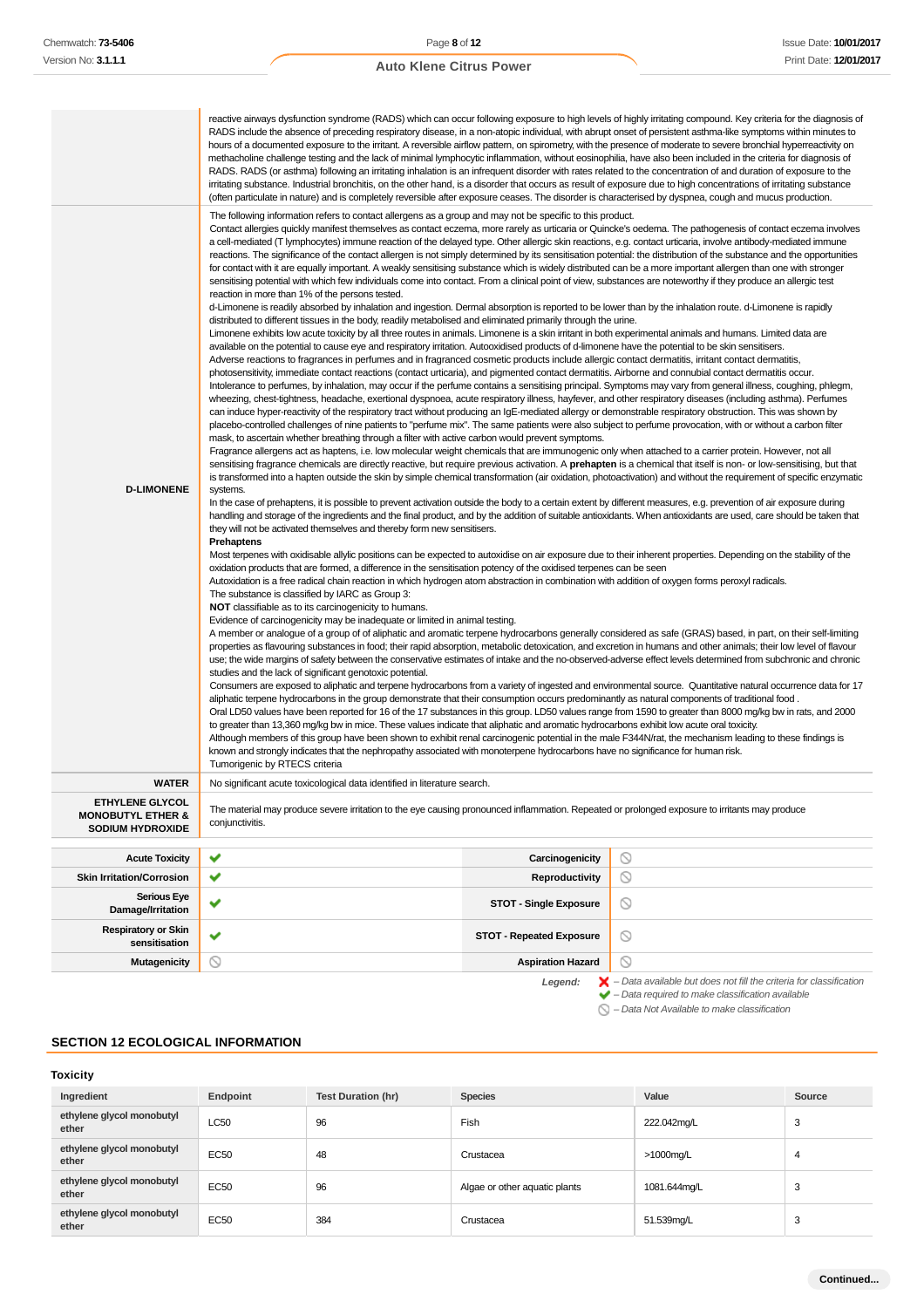| ethylene glycol monobutyl<br>ether | <b>NOEC</b>                                                                                                                                                                                                                                                                                              | 96  | Crustacea                     | 1000mg/L       | 4 |
|------------------------------------|----------------------------------------------------------------------------------------------------------------------------------------------------------------------------------------------------------------------------------------------------------------------------------------------------------|-----|-------------------------------|----------------|---|
| sodium hydroxide                   | <b>LC50</b>                                                                                                                                                                                                                                                                                              | 96  | Fish                          | 4.16158mg/L    | 3 |
| sodium hydroxide                   | EC50                                                                                                                                                                                                                                                                                                     | 96  | Algae or other aquatic plants | 1034.10043mg/L | 3 |
| sodium hydroxide                   | <b>EC50</b>                                                                                                                                                                                                                                                                                              | 384 | Crustacea                     | 27901.643mg/L  | 3 |
| sodium hydroxide                   | <b>NOEC</b>                                                                                                                                                                                                                                                                                              | 96  | Fish                          | 56mg/L         | 4 |
| d-limonene                         | <b>LC50</b>                                                                                                                                                                                                                                                                                              | 96  | Fish                          | $0.199$ mg/L   | 3 |
| d-limonene                         | EC50                                                                                                                                                                                                                                                                                                     | 48  | Crustacea                     | $0.421$ mg/L   | 2 |
| d-limonene                         | EC50                                                                                                                                                                                                                                                                                                     | 96  | Algae or other aquatic plants | $0.212$ mg/L   | 3 |
| d-limonene                         | EC50                                                                                                                                                                                                                                                                                                     | 384 | Crustacea                     | $0.051$ mg/L   | 3 |
| d-limonene                         | <b>NOEC</b>                                                                                                                                                                                                                                                                                              | 72  | Algae or other aquatic plants | 2.62mg/L       | 2 |
| Legend:                            | Extracted from 1. IUCLID Toxicity Data 2. Europe ECHA Registered Substances - Ecotoxicological Information - Aquatic Toxicity 3. EPIWIN Suite V3.12 -<br>Aquatic Toxicity Data (Estimated) 4. US EPA, Ecotox database - Aquatic Toxicity Data 5. ECETOC Aquatic Hazard Assessment Data 6. NITE (Japan) - |     |                               |                |   |

Bioconcentration Data 7. METI (Japan) - Bioconcentration Data 8. Vendor Data

Toxic to aquatic organisms, may cause long-term adverse effects in the aquatic environment.

Do NOT allow product to come in contact with surface waters or to intertidal areas below the mean high water mark. Do not contaminate water when cleaning equipment or disposing of equipment wash-waters.

Wastes resulting from use of the product must be disposed of on site or at approved waste sites.

Prevent, by any means available, spillage from entering drains or water courses.

**DO NOT** discharge into sewer or waterways.

#### **Persistence and degradability**

| Ingredient                      | Persistence: Water/Soil     | Persistence: Air              |
|---------------------------------|-----------------------------|-------------------------------|
| ethylene glycol monobutyl ether | LOW (Half-life = $56$ days) | LOW (Half-life $= 1.37$ days) |
| sodium hydroxide                | LOW                         | <b>LOW</b>                    |
| d-limonene                      | HIGH                        | <b>HIGH</b>                   |
| water                           | LOW                         | <b>LOW</b>                    |

#### **Bioaccumulative potential**

| Ingredient                      | <b>Bioaccumulation</b>    |
|---------------------------------|---------------------------|
| ethylene glycol monobutyl ether | LOW (BCF = $2.51$ )       |
| sodium hydroxide                | LOW (LogKOW = $-3.8796$ ) |
| d-limonene                      | $HIGH (LogKOW = 4.8275)$  |
| water                           | LOW (LogKOW = $-1.38$ )   |

# **Mobility in soil**

| Ingredient                      | <b>Mobility</b>      |
|---------------------------------|----------------------|
| ethylene glycol monobutyl ether | $HIGH (KOC = 1)$     |
| sodium hydroxide                | LOW ( $KOC = 14.3$ ) |
| d-limonene                      | LOW ( $KOC = 1324$ ) |
| water                           | LOW ( $KOC = 14.3$ ) |

# **SECTION 13 DISPOSAL CONSIDERATIONS**

#### **Waste treatment methods**

| <b>Product / Packaging</b><br>disposal | • Containers may still present a chemical hazard/danger when empty.<br>▶ Return to supplier for reuse/ recycling if possible.<br>Otherwise:<br>If container can not be cleaned sufficiently well to ensure that residuals do not remain or if the container cannot be used to store the same product, then<br>puncture containers, to prevent re-use, and bury at an authorised landfill.<br>• Where possible retain label warnings and SDS and observe all notices pertaining to the product.<br>DO NOT allow wash water from cleaning or process equipment to enter drains.<br>If the may be necessary to collect all wash water for treatment before disposal.<br>In all cases disposal to sewer may be subject to local laws and regulations and these should be considered first.<br>• Where in doubt contact the responsible authority.<br>$\triangleright$ Recycle wherever possible.<br>• Consult manufacturer for recycling options or consult local or regional waste management authority for disposal if no suitable treatment or disposal facility<br>can be identified.<br>F Treat and neutralise at an approved treatment plant.<br>F Treatment should involve: Neutralisation with suitable dilute acid followed by: burial in a land-fill specifically licenced to accept chemical and / or<br>pharmaceutical wastes or Incineration in a licenced apparatus (after admixture with suitable combustible material).<br>Decontaminate empty containers. Observe all label safeguards until containers are cleaned and destroyed. |
|----------------------------------------|-------------------------------------------------------------------------------------------------------------------------------------------------------------------------------------------------------------------------------------------------------------------------------------------------------------------------------------------------------------------------------------------------------------------------------------------------------------------------------------------------------------------------------------------------------------------------------------------------------------------------------------------------------------------------------------------------------------------------------------------------------------------------------------------------------------------------------------------------------------------------------------------------------------------------------------------------------------------------------------------------------------------------------------------------------------------------------------------------------------------------------------------------------------------------------------------------------------------------------------------------------------------------------------------------------------------------------------------------------------------------------------------------------------------------------------------------------------------------------------------------------------------------------------------------|

Ensure that the disposal of material is carried out in accordance with Hazardous Substances (Disposal) Regulations 2001.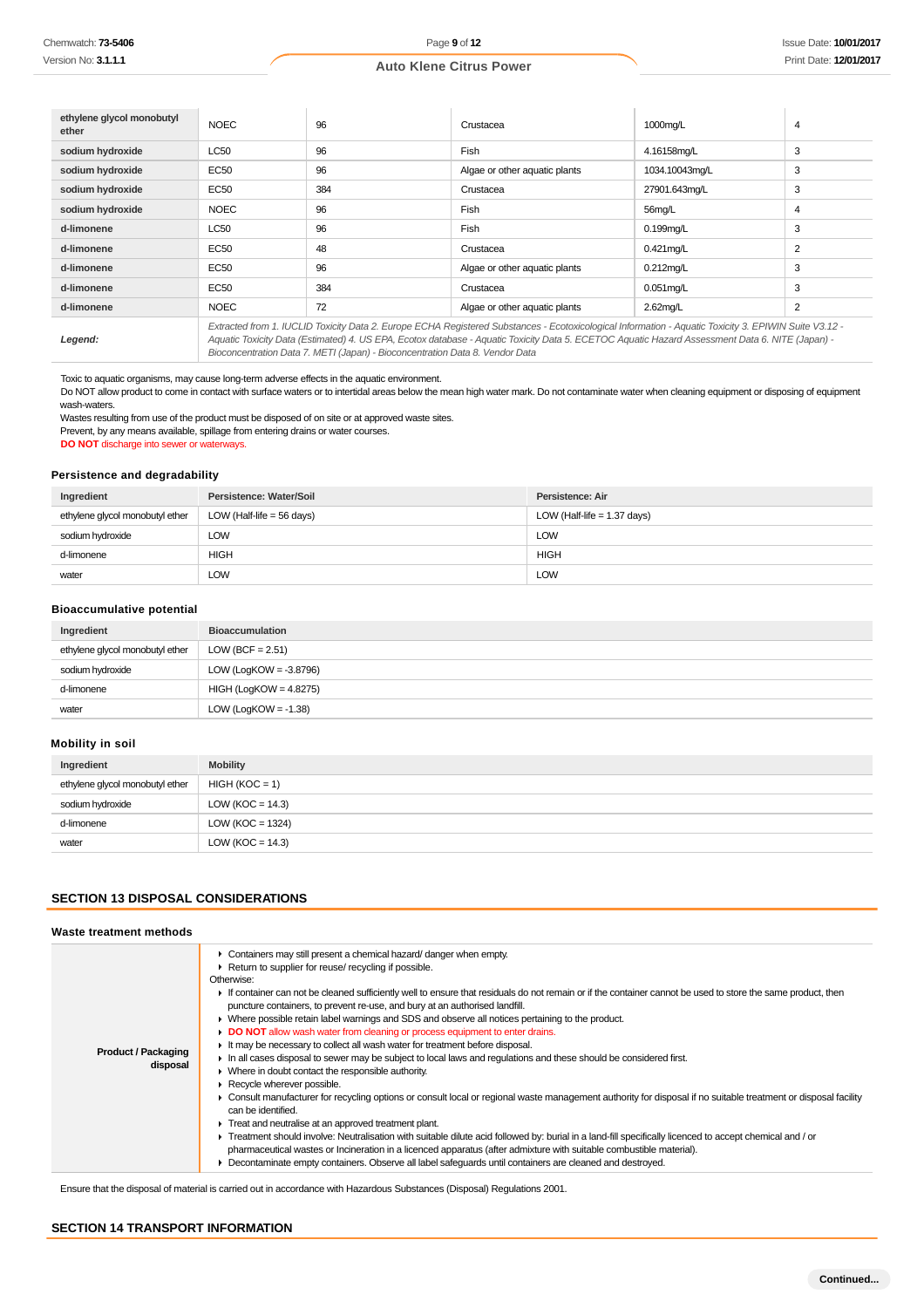| <b>Labels Required</b>          |                                                                      |  |  |
|---------------------------------|----------------------------------------------------------------------|--|--|
|                                 |                                                                      |  |  |
| <b>Marine Pollutant</b>         |                                                                      |  |  |
| <b>HAZCHEM</b>                  | 2R                                                                   |  |  |
| Land transport (UN)             |                                                                      |  |  |
| <b>UN number</b>                | 1719                                                                 |  |  |
| UN proper shipping name         | CAUSTIC ALKALI LIQUID, N.O.S. (contains sodium hydroxide)            |  |  |
| Transport hazard class(es)      | 8<br>Class<br>Subrisk<br>Not Applicable                              |  |  |
| Packing group                   | Ш                                                                    |  |  |
| <b>Environmental hazard</b>     | Not Applicable                                                       |  |  |
| Special precautions for user    | Special provisions<br>223; 274<br>5L<br>Limited quantity             |  |  |
| Air transport (ICAO-IATA / DGR) |                                                                      |  |  |
| <b>UN number</b>                | 1719                                                                 |  |  |
| UN proper shipping name         | Caustic alkali liquid, n.o.s. * (contains sodium hydroxide)          |  |  |
| Transport hazard class(es)      | <b>ICAO/IATA Class</b><br>8<br>ICAO / IATA Subrisk<br>Not Applicable |  |  |
|                                 | <b>ERG Code</b><br>8L                                                |  |  |

# **Sea transport (IMDG-Code / GGVSee)**

**Special precautions for user**

**Packing group** | III **Environmental hazard** Not Applicable

| <b>UN number</b>             | 1719                                                                 |                                                           |  |
|------------------------------|----------------------------------------------------------------------|-----------------------------------------------------------|--|
| UN proper shipping name      |                                                                      | CAUSTIC ALKALI LIQUID, N.O.S. (contains sodium hydroxide) |  |
| Transport hazard class(es)   | <b>IMDG Class</b><br>8<br><b>IMDG Subrisk</b>                        | Not Applicable                                            |  |
| Packing group                | Ш                                                                    |                                                           |  |
| <b>Environmental hazard</b>  | <b>Marine Pollutant</b>                                              |                                                           |  |
| Special precautions for user | <b>EMS Number</b><br>Special provisions<br><b>Limited Quantities</b> | F-A, S-B<br>223 274<br>5 L                                |  |

Special provisions A3A803 Cargo Only Packing Instructions 856 Cargo Only Maximum Qty / Pack 60 L Passenger and Cargo Packing Instructions 852 Passenger and Cargo Maximum Qty / Pack 5 L Passenger and Cargo Limited Quantity Packing Instructions Y841 Passenger and Cargo Limited Maximum Qty / Pack 1 L

**Transport in bulk according to Annex II of MARPOL and the IBC code**

Not Applicable

# **SECTION 15 REGULATORY INFORMATION**

**Safety, health and environmental regulations / legislation specific for the substance or mixture**

This substance is to be managed using the conditions specified in an applicable Group Standard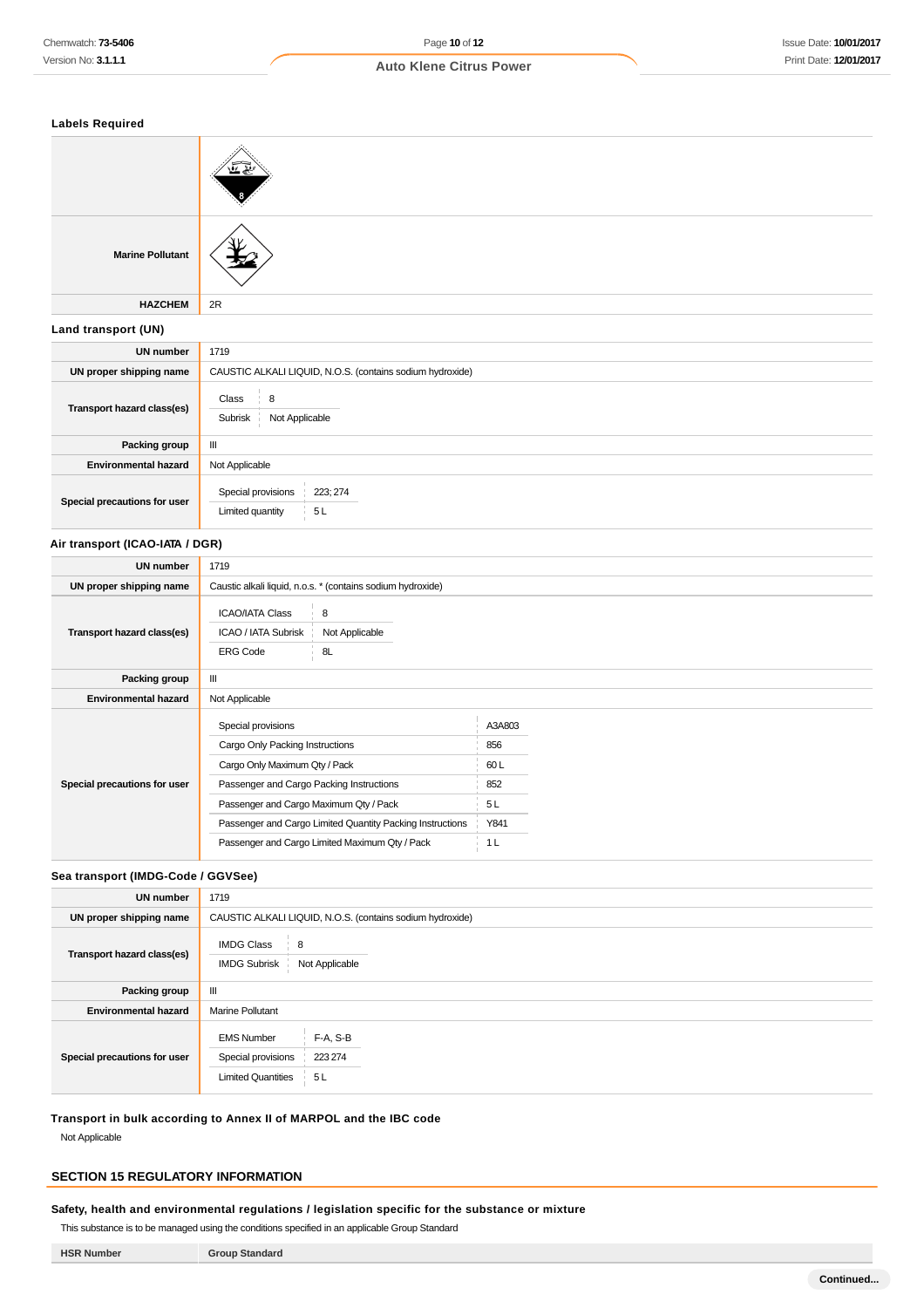| HSR002526 | Cleaning Products (Corrosive) Group Standard 2006                              |
|-----------|--------------------------------------------------------------------------------|
| HSR002618 | N.O.S. (Corrosive) Group Standard 2006                                         |
| HSR002596 | Laboratory Chemicals and Reagent Kits Group Standard 2006                      |
| HSR002582 | Fuel Additives (Corrosive) Group Standard 2006                                 |
| HSR002491 | Additives, Process Chemicals and Raw Materials (Corrosive) Group Standard 2006 |
| HSR002609 | Metal Industry Products (Corrosive) Group Standard 2006                        |
| HSR002681 | Water Treatment Chemicals (Corrosive) Group Standard 2006                      |
| HSR002636 | Photographic Chemicals (Corrosive) Group Standard 2006                         |
| HSR002514 | Aerosols (Corrosive) Group Standard 2006                                       |
| HSR002569 | Fertilisers (Corrosive) Group Standard 2006                                    |
| HSR002555 | Dental Products (Corrosive) Group Standard 2006                                |
| HSR100425 | Pharmaceutical Active Ingredients Group Standard 2010                          |
| HSR002547 | Corrosion Inhibitors (Corrosive) Group Standard 2006                           |
| HSR100757 | Veterinary Medicine (Limited Pack Size, Finished Dose) Standard 2012           |
| HSR100628 | Straight-chained Lepidopteran Sex Pheromone Group Standard 2012                |

#### **ETHYLENE GLYCOL MONOBUTYL ETHER(111-76-2) IS FOUND ON THE FOLLOWING REGULATORY LISTS**

| International Agency for Research on Cancer (IARC) - Agents Classified by the IARC             | New Zealand Inventory of Chemicals (NZIoC)     |
|------------------------------------------------------------------------------------------------|------------------------------------------------|
| Monographs                                                                                     | New Zealand Workplace Exposure Standards (WES) |
| New Zealand Hazardous Substances and New Organisms (HSNO) Act - Classification of<br>Chemicals |                                                |
| SODIUM HYDROXIDE(1310-73-2) IS FOUND ON THE FOLLOWING REGULATORY LISTS                         |                                                |
| New Zealand Hazardous Substances and New Organisms (HSNO) Act - Classification of              | New Zealand Workplace Exposure Standards (WES) |
| Chemicals                                                                                      |                                                |
| New Zealand Inventory of Chemicals (NZIoC)                                                     |                                                |
| D-LIMONENE(5989-27-5) IS FOUND ON THE FOLLOWING REGULATORY LISTS                               |                                                |
| International Agency for Research on Cancer (IARC) - Agents Classified by the IARC             | New Zealand Inventory of Chemicals (NZIoC)     |
| Monographs                                                                                     |                                                |
| New Zealand Hazardous Substances and New Organisms (HSNO) Act - Classification of<br>Chemicals |                                                |
| WATER(7732-18-5) IS FOUND ON THE FOLLOWING REGULATORY LISTS                                    |                                                |

New Zealand Inventory of Chemicals (NZIoC)

#### **Location Test Certificate**

Subject to Regulation 55 of the Hazardous Substances (Classes 1 to 5 Controls) Regulations, a location test certificate is required when quantity greater than or equal to those indicated below are present.

| <b>Hazard Class</b> | Quantity beyond which controls apply for closed containers | Quantity beyond which controls apply when use occurring in open containers |
|---------------------|------------------------------------------------------------|----------------------------------------------------------------------------|
| Not Applicable      | Not Applicable                                             | Not Applicable                                                             |

#### **Approved Handler**

Subject to Regulation 56 of the Hazardous Substances (Classes 1 to 5 Controls) Regulations and Regulation 9 of the Hazardous Substances (Classes 6, 8, and 9 Controls) Regulations, the substance must be under the personal control of an Approved Handler when present in a quantity greater than or equal to those indicated below.

| <b>Class of substance</b> | Quantities     |
|---------------------------|----------------|
| Not Applicable            | Not Applicable |

Refer Group Standards for further information

#### **Tracking Requirements**

Not Applicable

| <b>National Inventory</b>               | <b>Status</b>                                                                                                                                                                              |
|-----------------------------------------|--------------------------------------------------------------------------------------------------------------------------------------------------------------------------------------------|
| Australia - AICS                        | Y                                                                                                                                                                                          |
| Canada - DSL                            | Y                                                                                                                                                                                          |
| Canada - NDSL                           | N (water; d-limonene; ethylene glycol monobutyl ether; sodium hydroxide)                                                                                                                   |
| China - IECSC                           | Y                                                                                                                                                                                          |
| Europe - EINEC / ELINCS /<br><b>NLP</b> | Y                                                                                                                                                                                          |
| Japan - ENCS                            | N (water)                                                                                                                                                                                  |
| Korea - KECI                            | Υ                                                                                                                                                                                          |
| New Zealand - NZIoC                     | Y                                                                                                                                                                                          |
| Philippines - PICCS                     | Y                                                                                                                                                                                          |
| USA - TSCA                              | Y                                                                                                                                                                                          |
| Legend:                                 | $Y = All$ ingredients are on the inventory<br>N = Not determined or one or more ingredients are not on the inventory and are not exempt from listing(see specific ingredients in brackets) |